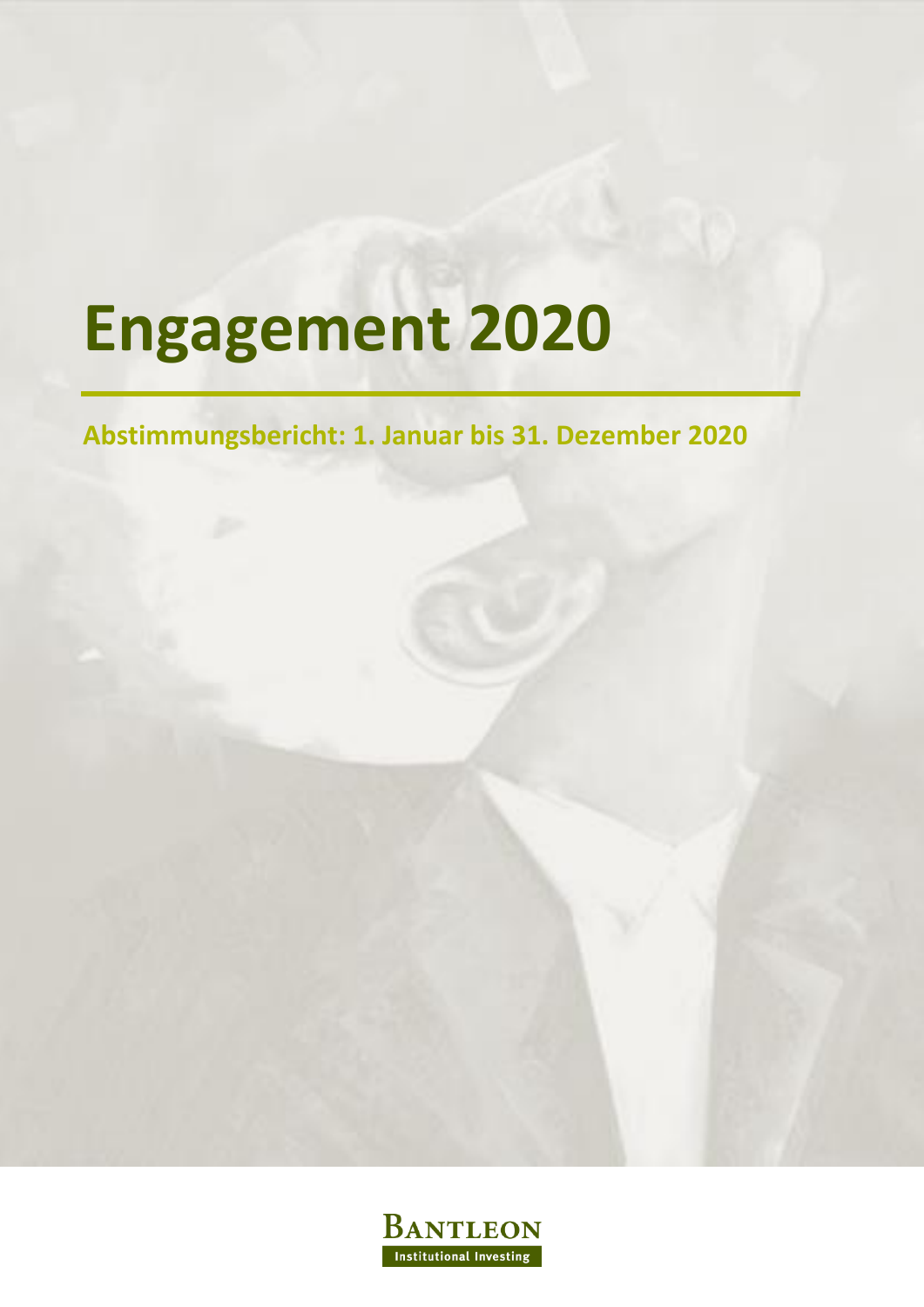### **Einführung**

BANTLEON versteht sich als aktiver und nachhaltigkeitsbewusster Vermögensverwalter. Bei den von uns verwalteten Investmentvermögen legen wir grundsätzlich großen Wert auf die aktive Mitwirkung in den Portfoliogesellschaften in Form eines regelmäßigen Austauschs mit Unternehmensvertretern und der zielgerichteten Ausübung von Stimmrechten. Die Ausübung von Stimmrechten erfolgt auf Basis der Mitwirkungspolitik der BANTLEON AG, welche im Internet unter *https://www.bantleon.com/ueber-uns/mitwirkungspolitik* verfügbar ist.

Die Mitwirkungspolitik wird auf all diejenigen Portfoliogesellschaften angewendet, die (in Form von Aktien) in von der BANTLEON AG verwalteten Investmentvermögen enthalten sind, mit Ausnahme derjenigen Portfoliogesellschaften, die im Sinne des § 134b Abs. 3 AktG eine unbedeutende Beteiligung darstellen. Die BANTLEON AG definiert eine Beteiligung als unbedeutend, wenn dem insgesamt verwalteten Investmentvermögen weniger als 0,5% der ausstehenden Aktien einer Portfoliogesellschaft zuzurechnen sind. In diesen Fällen liegt die Ausübung der Stimmrechte im Ermessen der BANTLEON AG und wird insbesondere dann vorgenommen, wenn spezifische Merkmale einzelner Anlagestrategien, denen die Stimmrechte zuzuordnen sind, dies erforderlich machen (z.B. ESG-Konformität). Was den aktiven Austausch mit den Organen der Portfoliogesellschaften sowie wesentlichen Stakeholdern anbelangt, konzentriert sich die BANTLEON AG auf börsennotierte Gesellschaften innerhalb des Europäischen Wirtschaftsraums (EWR) sowie diejenigen Unternehmen außerhalb des EWR, bei denen diese Art der aktiven Einflussnahme angesichts des hohen Aufwands gerechtfertigt und gewichtig ist.

### **Überblick Abstimmungen im Geschäftsjahr 2020**

Im Geschäftsjahr 2020 enthielt das von der BANTLEON AG verwaltete Investmentvermögen keine bedeutenden Beteiligungen im Sinne der Mitwirkungspolitik. Die Ausübung der Stimmrechte beschränkte sich daher auf die ESG-konformen Publikumsfonds:

- **BANTLEON SELECT INFRASTRUCTURE**
- **BANTLEON CHANGING WORLD**

### **Einsatz von Stimmrechtsberatern**

Die BANTLEON AG hat im Geschäftsjahr 2020 keine über die reine Bereitstellung der *ProxyExchange*-Plattform hinausgehenden Services von externen Stimmrechtsberatern in Anspruch genommen.

### **Zusammenarbeit mit anderen Aktionären**

Im Geschäftsjahr 2020 fand keine Zusammenarbeit mit anderen Aktionären im Rahmen gemeinsamer Initiativen zur Verbesserung der Haltung der Portfoliogesellschaften zu Fragestellungen aus den Bereichen Umwelt, Soziales und Unternehmensführung (ESG) statt.

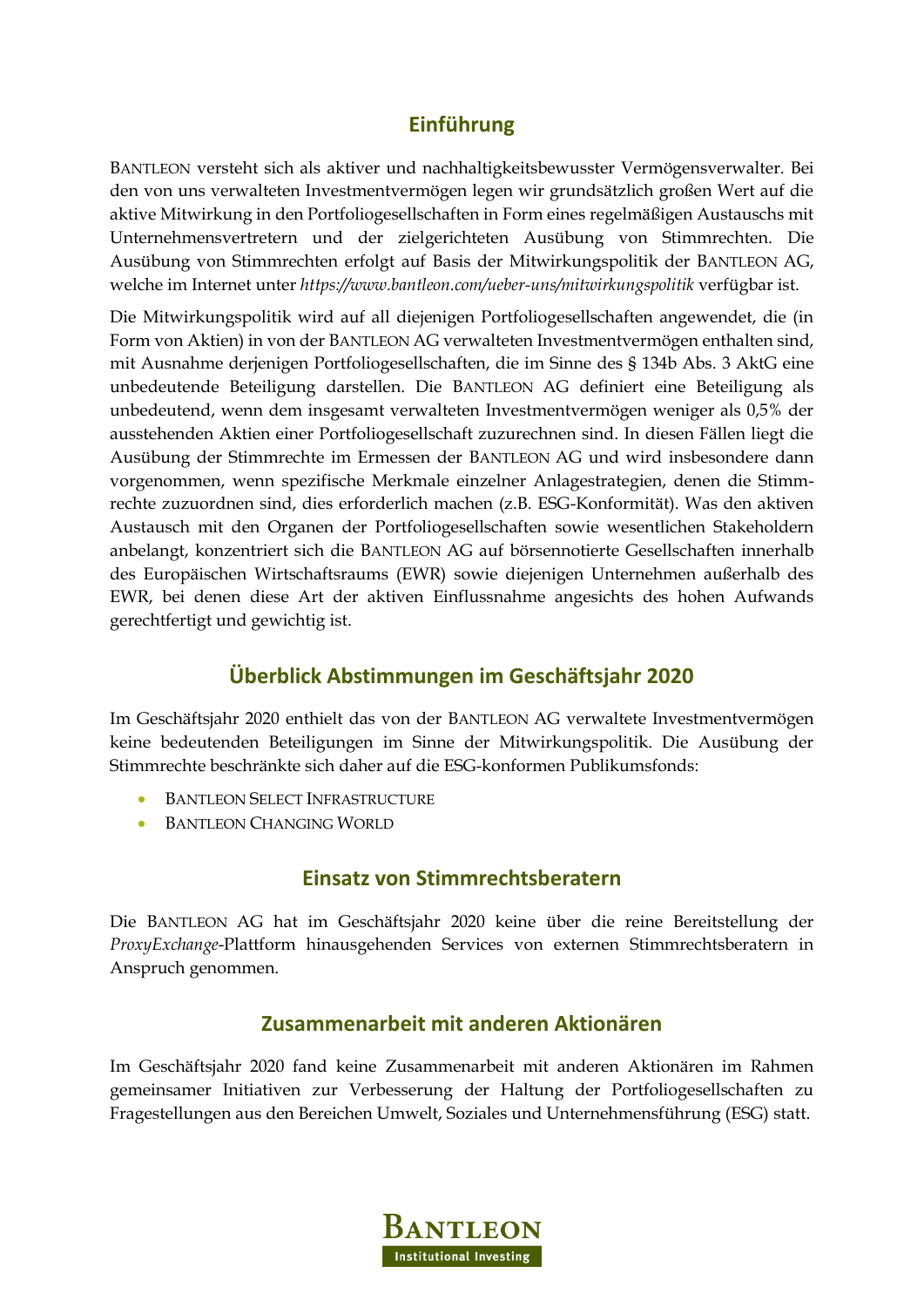**Geschäftsjahr 2020 Übersicht Abstimmungsaktivitäten BANTLEON SELECT INFRASTRUCTURE**



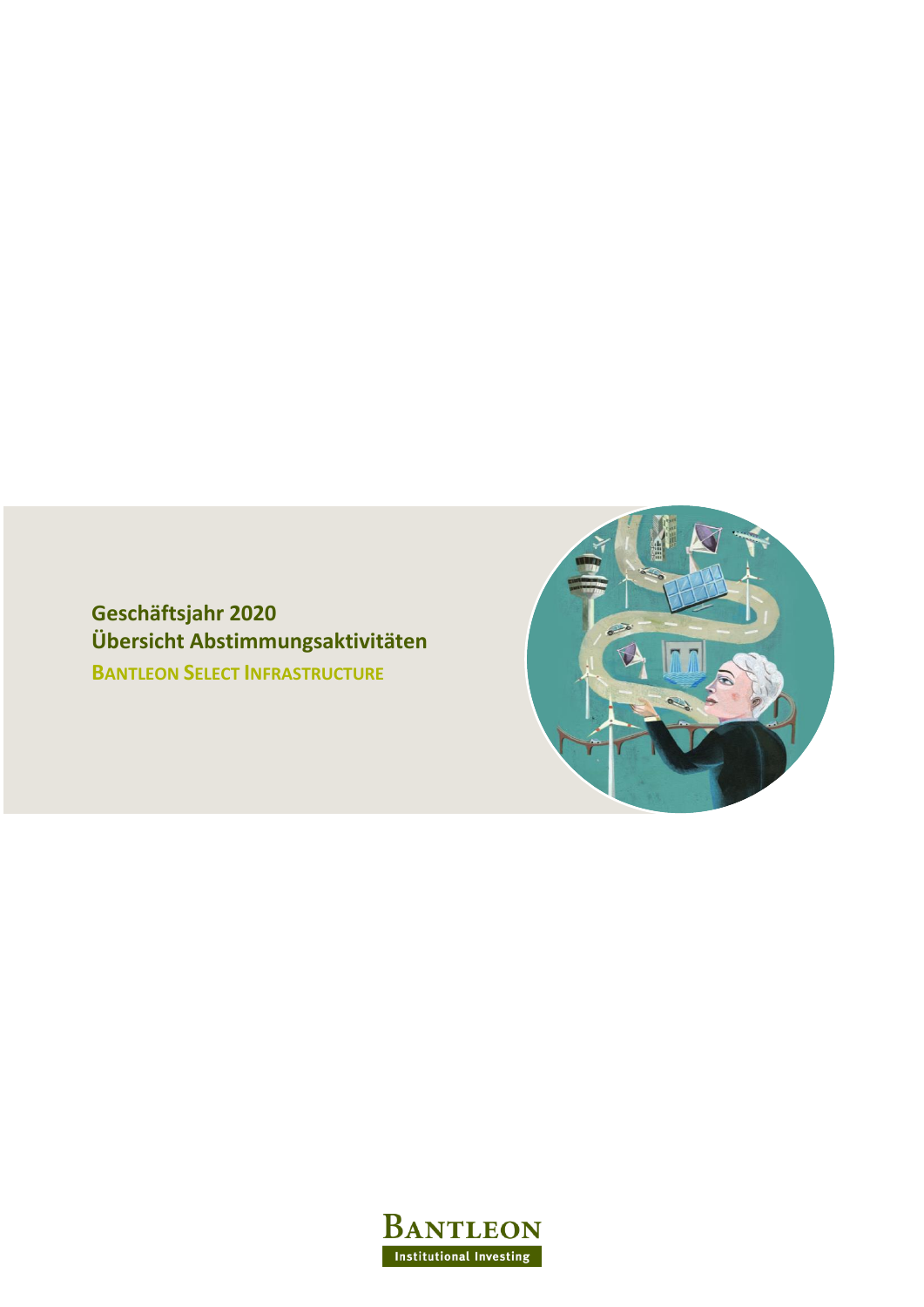### **Board Statistics Report**

Parameters Used: Location(s): All locations Account Group(s): All account groups Institution Account(s): BANTLEON SELECT INFRASTRUCTURE Custodian Account(s): All custodian accounts Reporting Period: 12/31/19 to 12/30/20

#### **Meeting Overview**

| Category                                                                | Number | Percentage |
|-------------------------------------------------------------------------|--------|------------|
| Number of votable meetings                                              | 40     |            |
| Number of meetings voted                                                | 38     | 95.00%     |
| Number of meetings with at least 1 vote Against, Withhold or<br>Abstain | 15     | 37.50%     |

#### **Ballot Overview**

| Category                  | Number | Percentage |
|---------------------------|--------|------------|
| Number of votable ballots | 40     |            |
| Number of ballots voted   | 38     | 95.00%     |

#### **Voting Statistics**



#### **Proposal Overview**

| Category                                 | <b>Number</b> | Percentage |
|------------------------------------------|---------------|------------|
| Number of votable items                  | 541           |            |
| Number of items voted                    | 495           | 91.50%     |
| Number of votes FOR                      | 448           | 90.51%     |
| Number of votes AGAINST                  | 22            | 4.44%      |
| Number of votes ABSTAIN                  | 21            | 4.24%      |
| Number of votes WITHHOLD                 | 4             | 0.81%      |
| Number of votes on MSOP                  | 36            | 7.27%      |
| Number of votes One Year                 | 0             | $0.00\%$   |
| Number of votes Two Years                | 0             | $0.00\%$   |
| Number of votes Three Years              | 0             | $0.00\%$   |
| Number of votes With Policy              | $\mathbf{0}$  | $0.00\%$   |
| Number of votes Against Policy           | $\mathbf{0}$  | $0.00\%$   |
| Number of votes With Mgmt                | 458           | 92.53%     |
| Number of votes Against Mgmt             | 37            | 7.47%      |
| Number of votes on Shareholder Proposals | 20            | 4.04%      |

**Vote Cast Statistics**



Note: Instructions of Do Not Vote are not considered voted, and in cases of different votes submitted across ballots for a given meeting, votes cast are distinctly counted by type per proposal where total votes submitted by type may be higher than unique proposals voted.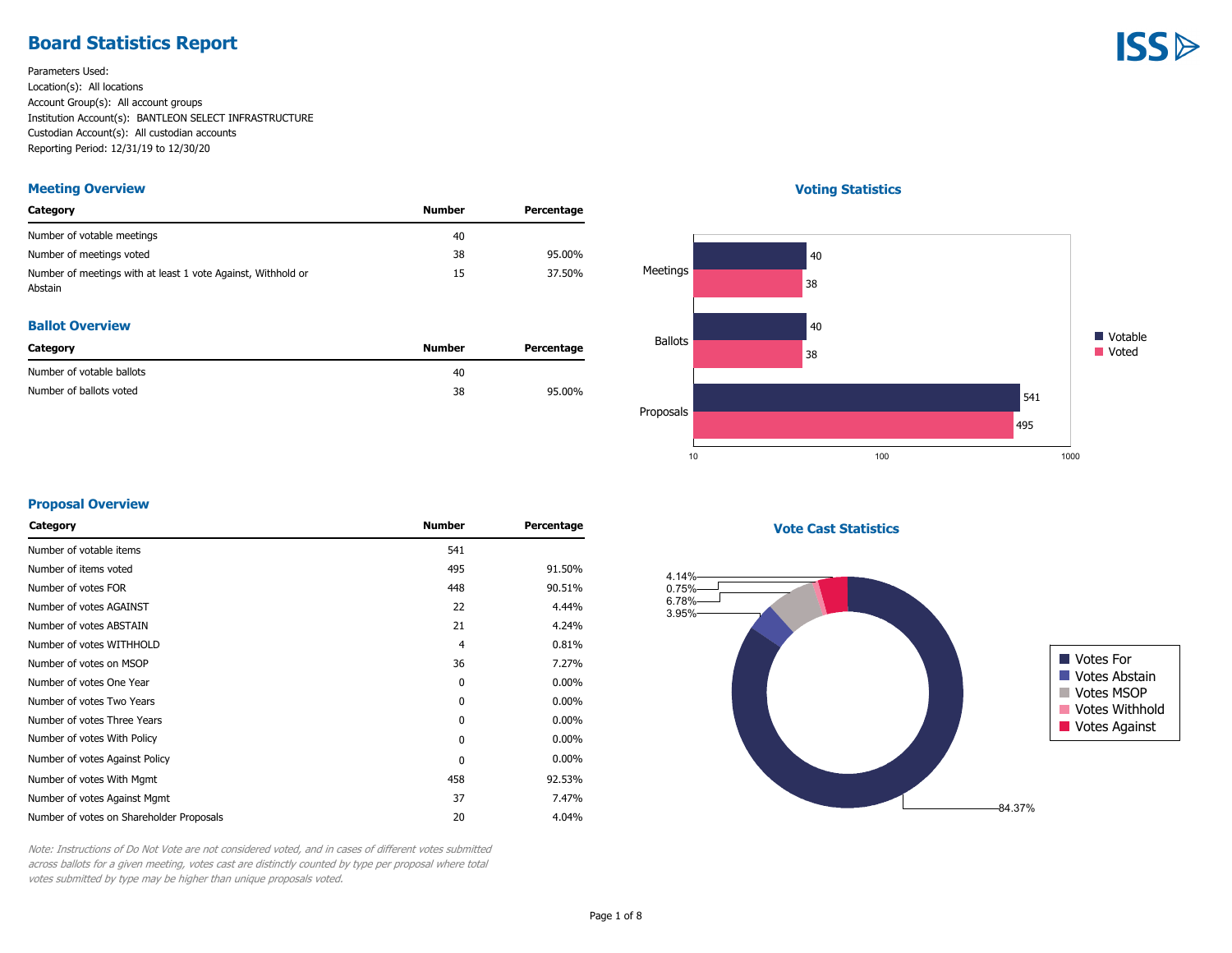#### **Analysis of Votes: AGAINST/ABSTAIN/WITHHOLD**

| <b>Company Name</b>                     | <b>Meeting</b><br>Date | Market     | <b>Proposal Code Description</b>                                                    | Proposal Type<br>Category | <b>Proposal Text</b>                                                                                                                                                        | # of Items Voted<br><b>AGST/ABST/WITHH</b> |
|-----------------------------------------|------------------------|------------|-------------------------------------------------------------------------------------|---------------------------|-----------------------------------------------------------------------------------------------------------------------------------------------------------------------------|--------------------------------------------|
| Infrastrutture Wireless Italiane<br>SpA | 28-Jul-20              | Italy      | Deliberations on Possible Legal<br>Action Against Directors/<br>(Internal) Auditors | <b>Directors Related</b>  | Deliberations on Possible Legal Action<br>Against Directors if Presented by<br>Shareholders                                                                                 | 1                                          |
| Aena S.M.E. SA                          | 29-Oct-20              | Spain      | <b>Elect Director</b>                                                               | Directors Related         | Elect Francisco Javier Marin San Andres<br>as Director                                                                                                                      | $\mathbf{1}$                               |
| Digital Realty Trust, Inc.              | 08-Jun-20              | <b>USA</b> | Ratify Auditors                                                                     | Routine/Business          | Ratify KPMG LLP as Auditors                                                                                                                                                 | $\mathbf{1}$                               |
| Cie d'Entreprises CFE SA                | 07-May-20              | Belgium    | <b>Elect Director</b>                                                               | Directors Related         | Reelect Philippe Delusinne as Director                                                                                                                                      | $\mathbf{1}$                               |
| Equinix, Inc.                           | 18-Jun-20              | <b>USA</b> | <b>Ratify Auditors</b>                                                              | Routine/Business          | Ratify PricewaterhouseCoopers LLP as<br>Auditors                                                                                                                            | 1                                          |
| Cellnex Telecom SA                      | 20-Jul-20              | Spain      | Approve Stock/Cash Award to<br>Executive                                            | Non-Salary Comp.          | Approve Extraordinary Bonus for CEO                                                                                                                                         | 1                                          |
| Digital Realty Trust, Inc.              | 27-Feb-20              | <b>USA</b> | Adjourn Meeting                                                                     | Antitakeover Related      | <b>Adjourn Meeting</b>                                                                                                                                                      | 1                                          |
| Cie d'Entreprises CFE SA                | 07-May-20              | Belgium    | <b>Elect Director</b>                                                               | Directors Related         | Reelect Pas De Mots SRL, Represented<br>by Leen Geirnaerd, as Director                                                                                                      | $\mathbf{1}$                               |
| Orange SA                               | 19-May-20              | France     | Company-Specific-<br>-Compensation-Related                                          | SH-Compensation           | Amend Item 19: Authorize Shares for<br>Use in Restricted Stock Plans Reserved<br>for Key Employees and Corporate<br><b>Officers With Performance Conditions</b><br>Attached | $\mathbf{1}$                               |
| Pattern Energy Group Inc.               | 10-Mar-20              | <b>USA</b> | Approve Merger Agreement                                                            | Reorg. and Mergers        | Approve Merger Agreement                                                                                                                                                    | $\mathbf{1}$                               |
| TERNA Rete Elettrica Nazionale<br>SpA   | 18-May-20              | Italy      | Elect Supervisory Board Members<br>(Bundled)                                        | SH-Dirs' Related          | Slate 1 Submitted by CDP Reti SpA                                                                                                                                           | 1                                          |
| Digital Realty Trust, Inc.              | 08-Jun-20              | <b>USA</b> | <b>Elect Director</b>                                                               | <b>Directors Related</b>  | Elect Director Laurence A. Chapman                                                                                                                                          | 1                                          |
| Equinix, Inc.                           | 18-Jun-20              | <b>USA</b> | <b>Political Contributions Disclosure</b>                                           | SH-Other/misc.            | Report on Political Contributions                                                                                                                                           | $\mathbf{1}$                               |
| Cie d'Entreprises CFE SA                | 07-May-20              | Belgium    | Approve Discharge of Board and<br>President                                         | Directors Related         | Approve Discharge of Directors                                                                                                                                              | $\mathbf{1}$                               |
| Digital Realty Trust, Inc.              | 08-Jun-20              | <b>USA</b> | <b>Elect Director</b>                                                               | Directors Related         | Elect Director Kevin J. Kennedy                                                                                                                                             | 1                                          |
| Pattern Energy Group Inc.               | 10-Mar-20              | <b>USA</b> | Advisory Vote on Golden<br>Parachutes                                               | Non-Salary Comp.          | Advisory Vote on Golden Parachutes                                                                                                                                          | $\mathbf{1}$                               |
| Orange Belgium SA                       | 06-May-20              | Belgium    | <b>Elect Director</b>                                                               | Directors Related         | Elect Clarisse Heriard Dubreuil as<br>Director                                                                                                                              | $\mathbf{1}$                               |
| Cie d'Entreprises CFE SA                | 07-May-20              | Belgium    | Advisory Vote to Ratify Named<br><b>Executive Officers'Compensation</b>             | Non-Salary Comp.          | Approve Remuneration Report                                                                                                                                                 | 1                                          |
| Orange Belgium SA                       | 06-May-20              | Belgium    | Advisory Vote to Ratify Named<br>Executive Officers'Compensation                    | Non-Salary Comp.          | Approve Remuneration Report                                                                                                                                                 | $\mathbf{1}$                               |
| Canadian National Railway<br>Company    | 28-Apr-20              | Canada     | <b>Elect Director</b>                                                               | Directors Related         | Elect Director Robert L. Phillips                                                                                                                                           | $\mathbf{1}$                               |
| Aena S.M.E. SA                          | 29-Oct-20              | Spain      | <b>Elect Director</b>                                                               | <b>Directors Related</b>  | Reelect Jaime Terceiro Lomba as<br>Director                                                                                                                                 | 1                                          |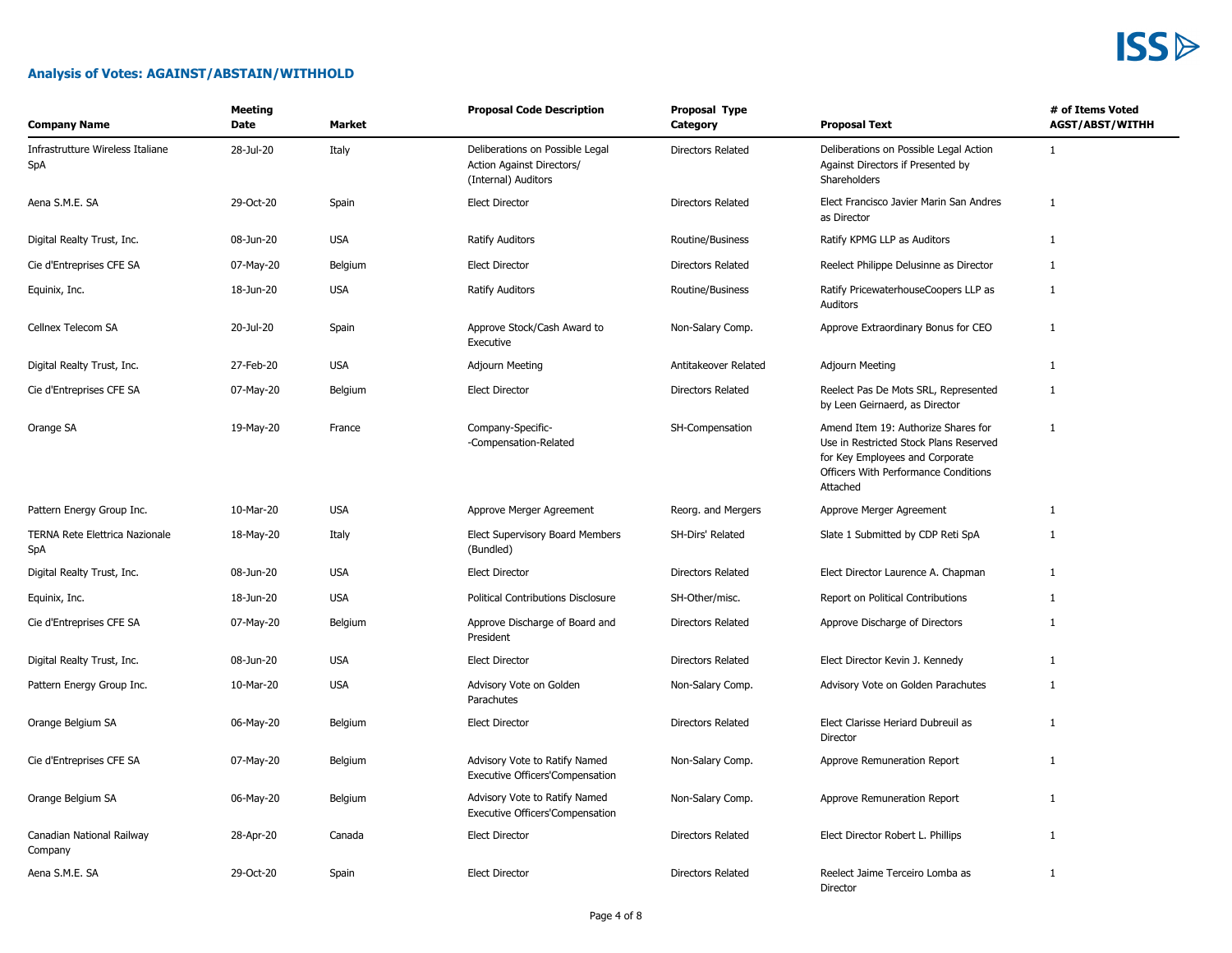| <b>Company Name</b>                          | <b>Meeting</b><br>Date | <b>Market</b> | <b>Proposal Code Description</b>                                                                        | Proposal Type<br>Category | <b>Proposal Text</b>                                                                               | # of Items Voted<br><b>AGST/ABST/WITHH</b> |
|----------------------------------------------|------------------------|---------------|---------------------------------------------------------------------------------------------------------|---------------------------|----------------------------------------------------------------------------------------------------|--------------------------------------------|
| Orange SA                                    | 19-May-20              | France        | Advisory Vote to Ratify Named<br><b>Executive Officers'Compensation</b>                                 | Non-Salary Comp.          | Approve Compensation of Ramon<br>Fernandez, Vice-CEO                                               | $\mathbf{1}$                               |
| Elia Group SA/NV                             | 19-May-20              | Belgium       | Elect Directors (Bundled)                                                                               | Directors Related         | Elect Geert Versnick and Luc Hujoel as<br><b>Directors</b>                                         | $\mathbf{1}$                               |
| Orange SA                                    | 19-May-20              | France        | <b>Elect Director</b>                                                                                   | Directors Related         | Elect Frederic Sanchez as Director                                                                 | $\mathbf{1}$                               |
| Orange SA                                    | 19-May-20              | France        | Advisory Vote to Ratify Named<br><b>Executive Officers'Compensation</b>                                 | Non-Salary Comp.          | Approve Compensation of Gervais<br>Pellissier, Vice-CEO                                            | $\mathbf{1}$                               |
| Orange SA                                    | 19-May-20              | France        | Amend Articles Board-Related                                                                            | SH-Dirs' Related          | Amend Article 13 of Bylaws Re: Plurality<br>of Directorships                                       | 1                                          |
| <b>TERNA Rete Elettrica Nazionale</b><br>SpA | 18-May-20              | Italy         | Elect Supervisory Board Members<br>(Bundled)                                                            | SH-Dirs' Related          | Slate 2 Submitted by Institutional<br>Investors (Assogestioni)                                     | 1                                          |
| Orange SA                                    | 19-May-20              | France        | Company-Specific-<br>-Compensation-Related                                                              | SH-Compensation           | Amend Employee Stock Purchase Plans<br>in Favor of Employees                                       | $\mathbf{1}$                               |
| Equinix, Inc.                                | 18-Jun-20              | <b>USA</b>    | <b>Elect Director</b>                                                                                   | Directors Related         | Elect Director Nanci Caldwell                                                                      | $\mathbf{1}$                               |
| Canadian National Railway<br>Company         | 28-Apr-20              | Canada        | <b>Elect Director</b>                                                                                   | Directors Related         | Elect Director Edith E. Holiday                                                                    | 1                                          |
| Orange SA                                    | 19-May-20              | France        | Miscellaneous -- Equity Related                                                                         | SH-Corp Governance        | Amend Item 16: Authorize Repurchase<br>of Shares                                                   | $\mathbf{1}$                               |
| TERNA Rete Elettrica Nazionale<br>SpA        | 18-May-20              | Italy         | Appoint Alternate Internal<br>Statutory Auditor(s) [and<br>Approve Auditor's/Auditors'<br>Remuneration] | SH-Dirs' Related          | Slate 2 Submitted by Institutional<br>Investors (Assogestioni)                                     | $\mathbf{1}$                               |
| Pattern Energy Group Inc.                    | 10-Mar-20              | <b>USA</b>    | <b>Adjourn Meeting</b>                                                                                  | Antitakeover Related      | Adjourn Meeting                                                                                    | $\mathbf{1}$                               |
| Cie d'Entreprises CFE SA                     | 07-May-20              | Belgium       | Accept Consolidated Financial<br>Statements and Statutory<br>Reports                                    | Routine/Business          | <b>Accept Consolidated Financial</b><br>Statements and Statutory Reports                           | $\mathbf{1}$                               |
| Canadian National Railway<br>Company         | 28-Apr-20              | Canada        | <b>Ratify Auditors</b>                                                                                  | Routine/Business          | Ratify KPMG LLP as Auditors                                                                        | $\mathbf{1}$                               |
| Infrastrutture Wireless Italiane<br>SpA      | 20-Mar-20              | Italy         | Company-Specific Board-Related                                                                          | SH-Dirs' Related          | Approve Remuneration of Directors                                                                  | $\mathbf{1}$                               |
| Cie d'Entreprises CFE SA                     | 07-May-20              | Belgium       | Approve Discharge of Auditors                                                                           | Directors Related         | Approve Discharge of Auditor                                                                       | $\mathbf{1}$                               |
| Infrastrutture Wireless Italiane<br>SpA      | 20-Mar-20              | Italy         | Elect Supervisory Board Members<br>(Bundled)                                                            | SH-Dirs' Related          | Slate Submitted by Telecom Italia SpA                                                              | $\mathbf{1}$                               |
| Elia Group SA/NV                             | 19-May-20              | Belgium       | Elect Directors (Bundled)                                                                               | Directors Related         | Reelect Saskia Van Uffelen, Frank Donck<br>and Luc De Temmerman as Independent<br><b>Directors</b> | $\mathbf{1}$                               |
| TERNA Rete Elettrica Nazionale<br>SpA        | 18-May-20              | Italy         | Appoint Alternate Internal<br>Statutory Auditor(s) [and<br>Approve Auditor's/Auditors'<br>Remuneration] | SH-Dirs' Related          | Slate 1 Submitted by CDP Reti SpA                                                                  | $\mathbf{1}$                               |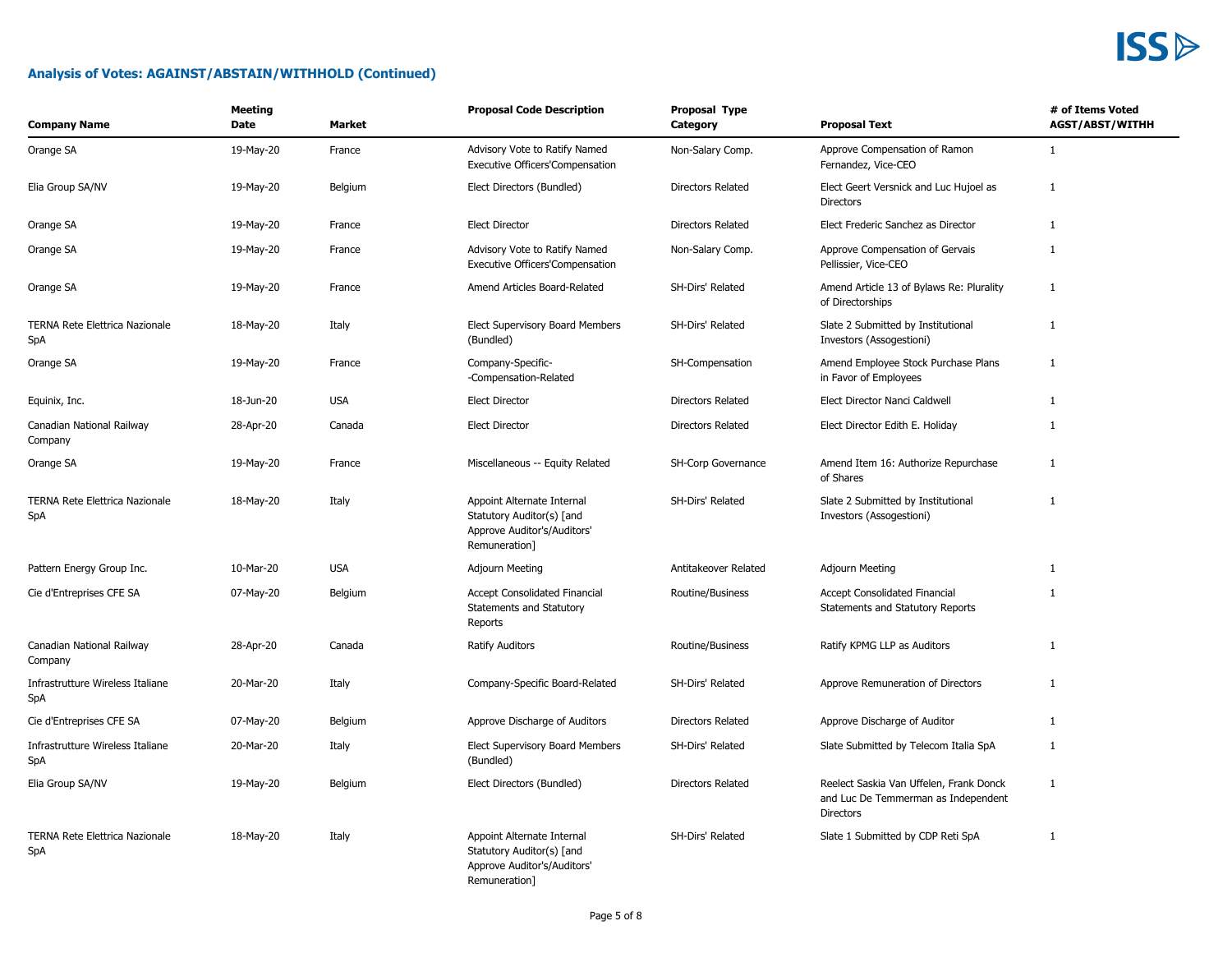#### **Analysis of Votes: AGAINST/ABSTAIN/WITHHOLD (Continued)**

| <b>Company Name</b>                     | Meeting<br>Date | Market     | <b>Proposal Code Description</b>                                                  | Proposal Type<br>Category | <b>Proposal Text</b>                                                            | # of Items Voted<br><b>AGST/ABST/WITHH</b> |
|-----------------------------------------|-----------------|------------|-----------------------------------------------------------------------------------|---------------------------|---------------------------------------------------------------------------------|--------------------------------------------|
| Cie d'Entreprises CFE SA                | 07-May-20       | Belgium    | Approve Remuneration of<br>Directors and Auditors                                 | Routine/Business          | Approve Remuneration of Directors and<br>Auditors                               |                                            |
| Orange SA                               | 19-May-20       | France     | Elect Director                                                                    | Directors Related         | Elect Laurence Dalboussiere as Director                                         |                                            |
| Elia Group SA/NV                        | 19-May-20       | Belgium    | Elect Director                                                                    | Directors Related         | Elect Kris Peeters as Director                                                  |                                            |
| Infrastrutture Wireless Italiane<br>SpA | 06-Apr-20       | Italy      | Approve Remuneration Policy                                                       | Non-Salary Comp.          | Approve Remuneration Policy and<br>Second Section of the Remuneration<br>Report |                                            |
| Cie d'Entreprises CFE SA                | 07-May-20       | Belgium    | <b>Elect Director</b>                                                             | Directors Related         | Reelect Christian Labeyrie as Director                                          |                                            |
| Digital Realty Trust, Inc.              | 08-Jun-20       | <b>USA</b> | Advisory Vote to Ratify Named<br><b>Executive Officers'Compensation</b>           | Non-Salary Comp.          | Advisory Vote to Ratify Named Executive<br>Officers' Compensation               |                                            |
| Cie d'Entreprises CFE SA                | 07-May-20       | Belgium    | Approve Financial Statements,<br>Allocation of Income, and<br>Discharge Directors | Routine/Business          | Approve Financial Statements and<br>Allocation of Income                        |                                            |

#### **Analysis of Votes Against Policy**

**There are no votes against policy.**

#### **Analysis of Votes Against Management**

| <b>Company Name</b>        | Meeting<br>Date | Market     | <b>Proposal Code Description</b>         | Proposal Type<br>Category | <b>Proposal Text</b>                                                                                                                                                                                                                                            | # of items voted AGST<br>Mgmt |
|----------------------------|-----------------|------------|------------------------------------------|---------------------------|-----------------------------------------------------------------------------------------------------------------------------------------------------------------------------------------------------------------------------------------------------------------|-------------------------------|
| Aena S.M.E. SA             | 29-Oct-20       | Spain      | <b>Elect Director</b>                    | Directors Related         | Elect Francisco Javier Marin San Andres as<br>Director                                                                                                                                                                                                          |                               |
| Digital Realty Trust, Inc. | 08-Jun-20       | <b>USA</b> | Ratify Auditors                          | Routine/Business          | Ratify KPMG LLP as Auditors                                                                                                                                                                                                                                     |                               |
| Aena S.M.E. SA             | 29-Oct-20       | Spain      | Company-Specific --<br>Miscellaneous     | SH-Routine/Business       | Approve Instructions to the Board to Present<br>the Climate Action Plan at the 2021 AGM and<br>Updated Climate Action Reports at the AGM<br>that May be Held as from 2022 (Inclusive) and<br>to Submit them to a Consultative Vote as a<br>Separate Agenda Item |                               |
| Cie d'Entreprises CFE SA   | 07-May-20       | Belgium    | <b>Elect Director</b>                    | <b>Directors Related</b>  | Reelect Philippe Delusinne as Director                                                                                                                                                                                                                          |                               |
| Equinix, Inc.              | 18-Jun-20       | <b>USA</b> | Ratify Auditors                          | Routine/Business          | Ratify PricewaterhouseCoopers LLP as Auditors                                                                                                                                                                                                                   |                               |
| Cellnex Telecom SA         | 20-Jul-20       | Spain      | Approve Stock/Cash Award to<br>Executive | Non-Salary Comp.          | Approve Extraordinary Bonus for CEO                                                                                                                                                                                                                             |                               |
| Digital Realty Trust, Inc. | 27-Feb-20       | <b>USA</b> | Adjourn Meeting                          | Antitakeover Related      | Adjourn Meeting                                                                                                                                                                                                                                                 |                               |
| Cie d'Entreprises CFE SA   | 07-May-20       | Belgium    | <b>Elect Director</b>                    | <b>Directors Related</b>  | Reelect Pas De Mots SRL, Represented by Leen<br>Geirnaerd, as Director                                                                                                                                                                                          |                               |
| Pattern Energy Group Inc.  | 10-Mar-20       | <b>USA</b> | Approve Merger Agreement                 | Reorg. and Mergers        | Approve Merger Agreement                                                                                                                                                                                                                                        |                               |
| Digital Realty Trust, Inc. | 08-Jun-20       | <b>USA</b> | <b>Elect Director</b>                    | <b>Directors Related</b>  | Elect Director Laurence A. Chapman                                                                                                                                                                                                                              |                               |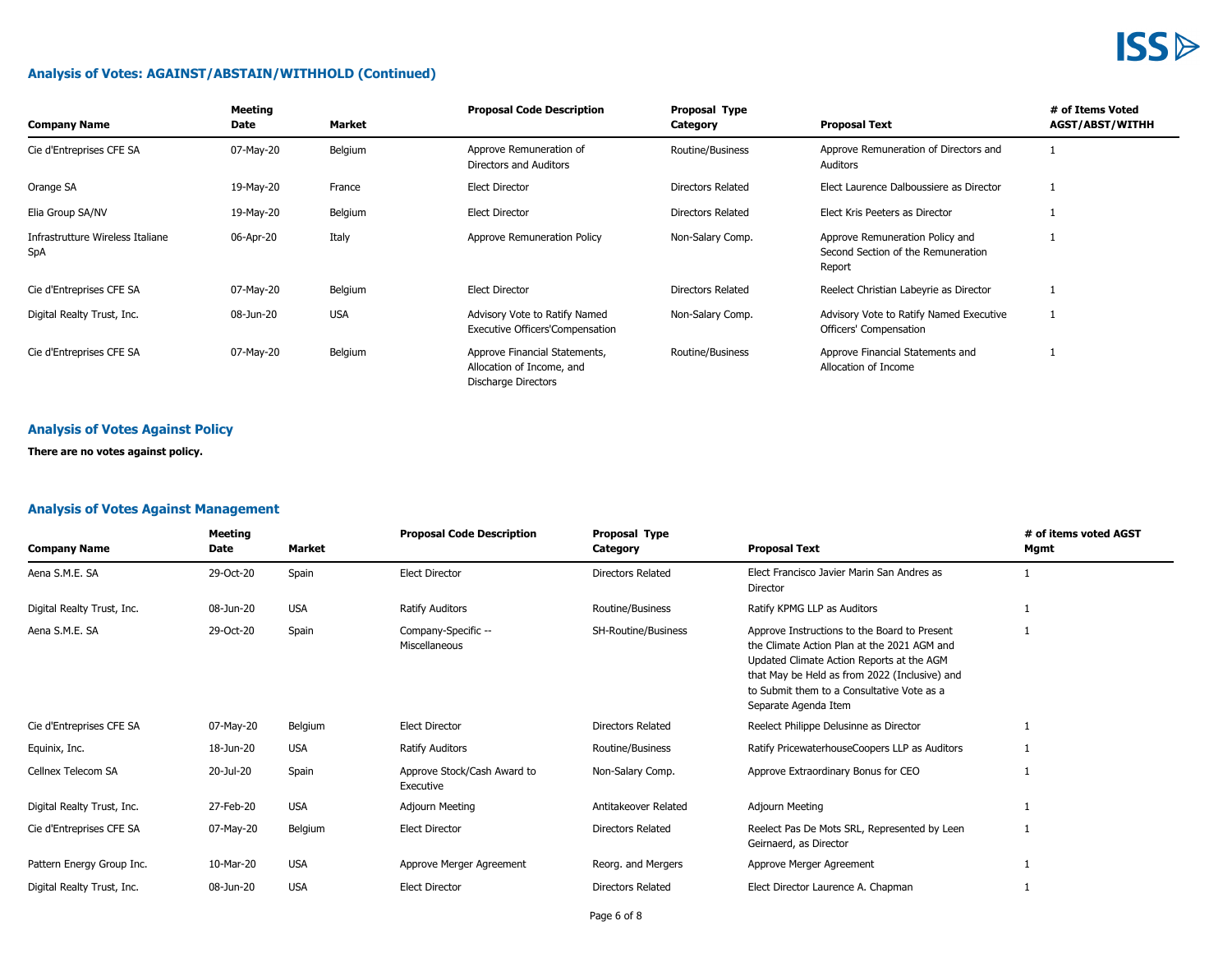| <b>Company Name</b>                  | Meeting<br>Date | <b>Market</b> | <b>Proposal Code Description</b>                                            | <b>Proposal Type</b><br>Category | <b>Proposal Text</b>                                                                     | # of items voted AGST<br>Mgmt |
|--------------------------------------|-----------------|---------------|-----------------------------------------------------------------------------|----------------------------------|------------------------------------------------------------------------------------------|-------------------------------|
| Cie d'Entreprises CFE SA             | 07-May-20       | Belgium       | Approve Discharge of Board and<br>President                                 | <b>Directors Related</b>         | Approve Discharge of Directors                                                           | $\mathbf{1}$                  |
| Digital Realty Trust, Inc.           | 08-Jun-20       | <b>USA</b>    | <b>Elect Director</b>                                                       | <b>Directors Related</b>         | Elect Director Kevin J. Kennedy                                                          | 1                             |
| Pattern Energy Group Inc.            | 10-Mar-20       | <b>USA</b>    | Advisory Vote on Golden<br>Parachutes                                       | Non-Salary Comp.                 | Advisory Vote on Golden Parachutes                                                       | $\mathbf{1}$                  |
| Orange Belgium SA                    | 06-May-20       | Belgium       | <b>Elect Director</b>                                                       | <b>Directors Related</b>         | Elect Clarisse Heriard Dubreuil as Director                                              | 1                             |
| Cie d'Entreprises CFE SA             | 07-May-20       | Belgium       | Advisory Vote to Ratify Named<br>Executive<br>Officers'Compensation         | Non-Salary Comp.                 | Approve Remuneration Report                                                              | $\mathbf{1}$                  |
| Orange Belgium SA                    | 06-May-20       | Belgium       | Advisory Vote to Ratify Named<br>Executive<br>Officers'Compensation         | Non-Salary Comp.                 | Approve Remuneration Report                                                              | $\mathbf{1}$                  |
| Canadian National Railway<br>Company | 28-Apr-20       | Canada        | <b>Elect Director</b>                                                       | <b>Directors Related</b>         | Elect Director Robert L. Phillips                                                        | 1                             |
| Aena S.M.E. SA                       | 29-Oct-20       | Spain         | <b>Elect Director</b>                                                       | <b>Directors Related</b>         | Reelect Jaime Terceiro Lomba as Director                                                 | 1                             |
| Orange SA                            | 19-May-20       | France        | Advisory Vote to Ratify Named<br>Executive<br>Officers'Compensation         | Non-Salary Comp.                 | Approve Compensation of Ramon Fernandez,<br>Vice-CEO                                     | $\mathbf{1}$                  |
| Elia Group SA/NV                     | 19-May-20       | Belgium       | Elect Directors (Bundled)                                                   | <b>Directors Related</b>         | Elect Geert Versnick and Luc Hujoel as<br><b>Directors</b>                               | 1                             |
| Orange SA                            | 19-May-20       | France        | <b>Elect Director</b>                                                       | <b>Directors Related</b>         | Elect Frederic Sanchez as Director                                                       | $\mathbf{1}$                  |
| Orange SA                            | 19-May-20       | France        | Advisory Vote to Ratify Named<br>Executive<br>Officers'Compensation         | Non-Salary Comp.                 | Approve Compensation of Gervais Pellissier,<br>Vice-CEO                                  | $\mathbf{1}$                  |
| Equinix, Inc.                        | 18-Jun-20       | <b>USA</b>    | <b>Elect Director</b>                                                       | <b>Directors Related</b>         | Elect Director Nanci Caldwell                                                            | 1                             |
| Canadian National Railway<br>Company | 28-Apr-20       | Canada        | <b>Elect Director</b>                                                       | <b>Directors Related</b>         | Elect Director Edith E. Holiday                                                          | $\mathbf{1}$                  |
| Pattern Energy Group Inc.            | 10-Mar-20       | <b>USA</b>    | Adjourn Meeting                                                             | Antitakeover Related             | Adjourn Meeting                                                                          | $\mathbf{1}$                  |
| Cie d'Entreprises CFE SA             | 07-May-20       | Belgium       | <b>Accept Consolidated Financial</b><br>Statements and Statutory<br>Reports | Routine/Business                 | Accept Consolidated Financial Statements and<br><b>Statutory Reports</b>                 | $\mathbf{1}$                  |
| Canadian National Railway<br>Company | 28-Apr-20       | Canada        | <b>Ratify Auditors</b>                                                      | Routine/Business                 | Ratify KPMG LLP as Auditors                                                              | $\mathbf{1}$                  |
| Cie d'Entreprises CFE SA             | 07-May-20       | Belgium       | Approve Discharge of Auditors                                               | <b>Directors Related</b>         | Approve Discharge of Auditor                                                             | $\mathbf{1}$                  |
| Aena S.M.E. SA                       | 29-Oct-20       | Spain         | Amend Articles/Bylaws/Charter<br>-- Non-Routine                             | SH-Routine/Business              | Add New Article 50 bis                                                                   | $\mathbf{1}$                  |
| Elia Group SA/NV                     | 19-May-20       | Belgium       | Elect Directors (Bundled)                                                   | <b>Directors Related</b>         | Reelect Saskia Van Uffelen, Frank Donck and<br>Luc De Temmerman as Independent Directors | $\mathbf{1}$                  |
| Cie d'Entreprises CFE SA             | 07-May-20       | Belgium       | Approve Remuneration of<br>Directors and Auditors                           | Routine/Business                 | Approve Remuneration of Directors and<br>Auditors                                        | $\mathbf{1}$                  |
| Orange SA                            | 19-May-20       | France        | <b>Elect Director</b>                                                       | <b>Directors Related</b>         | Elect Laurence Dalboussiere as Director                                                  | 1                             |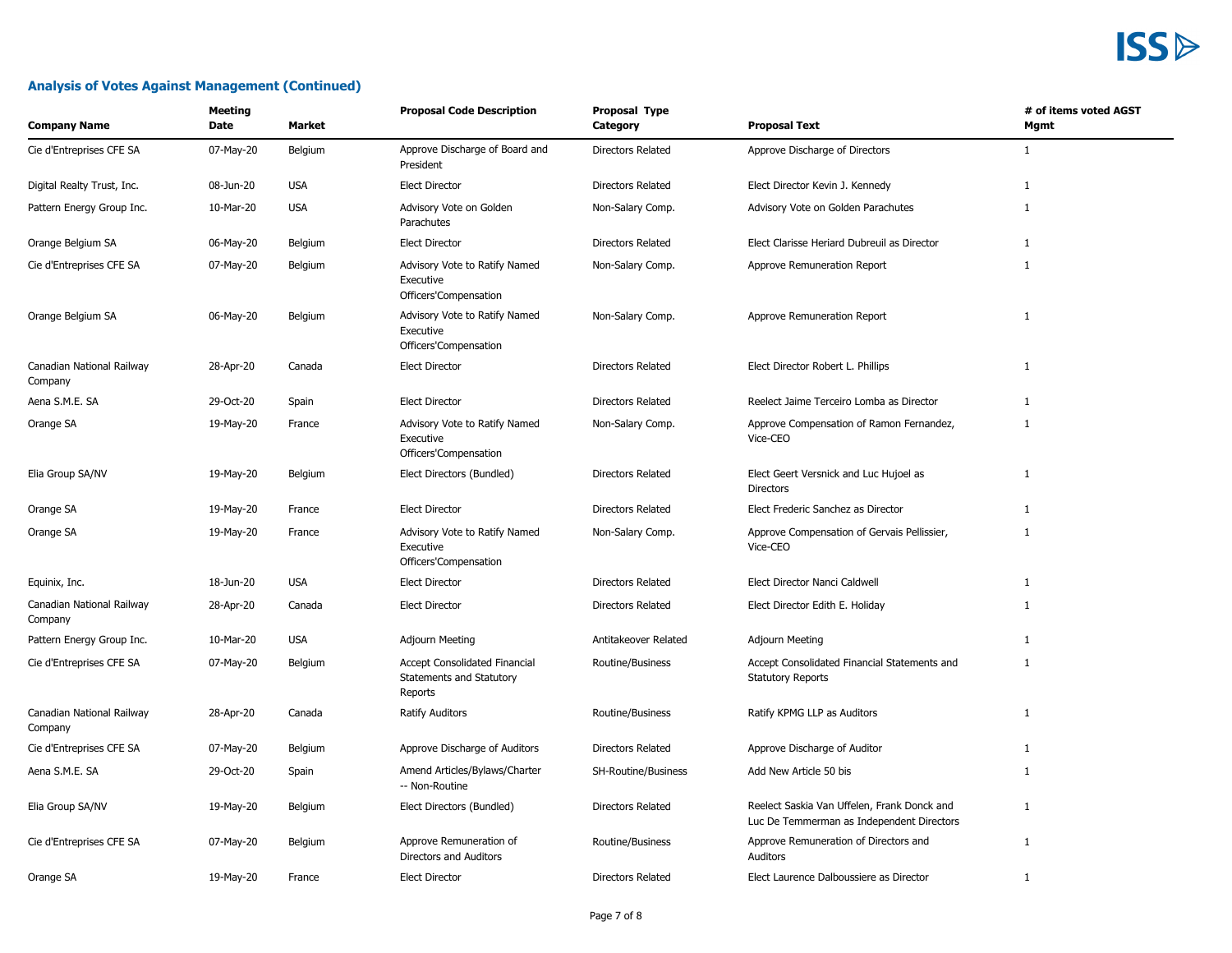#### **Analysis of Votes Against Management (Continued)**

| <b>Company Name</b>                     | Meeting<br>Date | Market     | <b>Proposal Code Description</b>                                                  | <b>Proposal Type</b><br>Category | <b>Proposal Text</b>                                                         | # of items voted AGST<br>Mgmt |
|-----------------------------------------|-----------------|------------|-----------------------------------------------------------------------------------|----------------------------------|------------------------------------------------------------------------------|-------------------------------|
| Elia Group SA/NV                        | 19-May-20       | Belgium    | <b>Elect Director</b>                                                             | Directors Related                | Elect Kris Peeters as Director                                               |                               |
| Infrastrutture Wireless<br>Italiane SpA | 06-Apr-20       | Italy      | Approve Remuneration Policy                                                       | Non-Salary Comp.                 | Approve Remuneration Policy and Second<br>Section of the Remuneration Report |                               |
| Cie d'Entreprises CFE SA                | 07-May-20       | Belgium    | <b>Elect Director</b>                                                             | Directors Related                | Reelect Christian Labeyrie as Director                                       |                               |
| Digital Realty Trust, Inc.              | 08-Jun-20       | <b>USA</b> | Advisory Vote to Ratify Named<br>Executive<br>Officers'Compensation               | Non-Salary Comp.                 | Advisory Vote to Ratify Named Executive<br>Officers' Compensation            |                               |
| Cie d'Entreprises CFE SA                | 07-May-20       | Belgium    | Approve Financial Statements,<br>Allocation of Income, and<br>Discharge Directors | Routine/Business                 | Approve Financial Statements and Allocation of<br>Income                     |                               |

#### **Unvoted Meetings**

| <b>Company Name</b> | <b>Meeting Date</b> | <b>Meeting Type</b> | Market | <b>Meeting ID</b>               |
|---------------------|---------------------|---------------------|--------|---------------------------------|
| Enel SpA            | 14-May-20           | Annual              | Italy  | 1394221<br>$\sim$ $\sim$ $\sim$ |
| <b>SUEZ SA</b>      | 12-May-20           | Annual/Special      | France | 1401161                         |

#### **PARAMETERS**

Account Watchlist: None Country Watchlist: None Issuer Watchlist: None Proposal Code Watchlist: None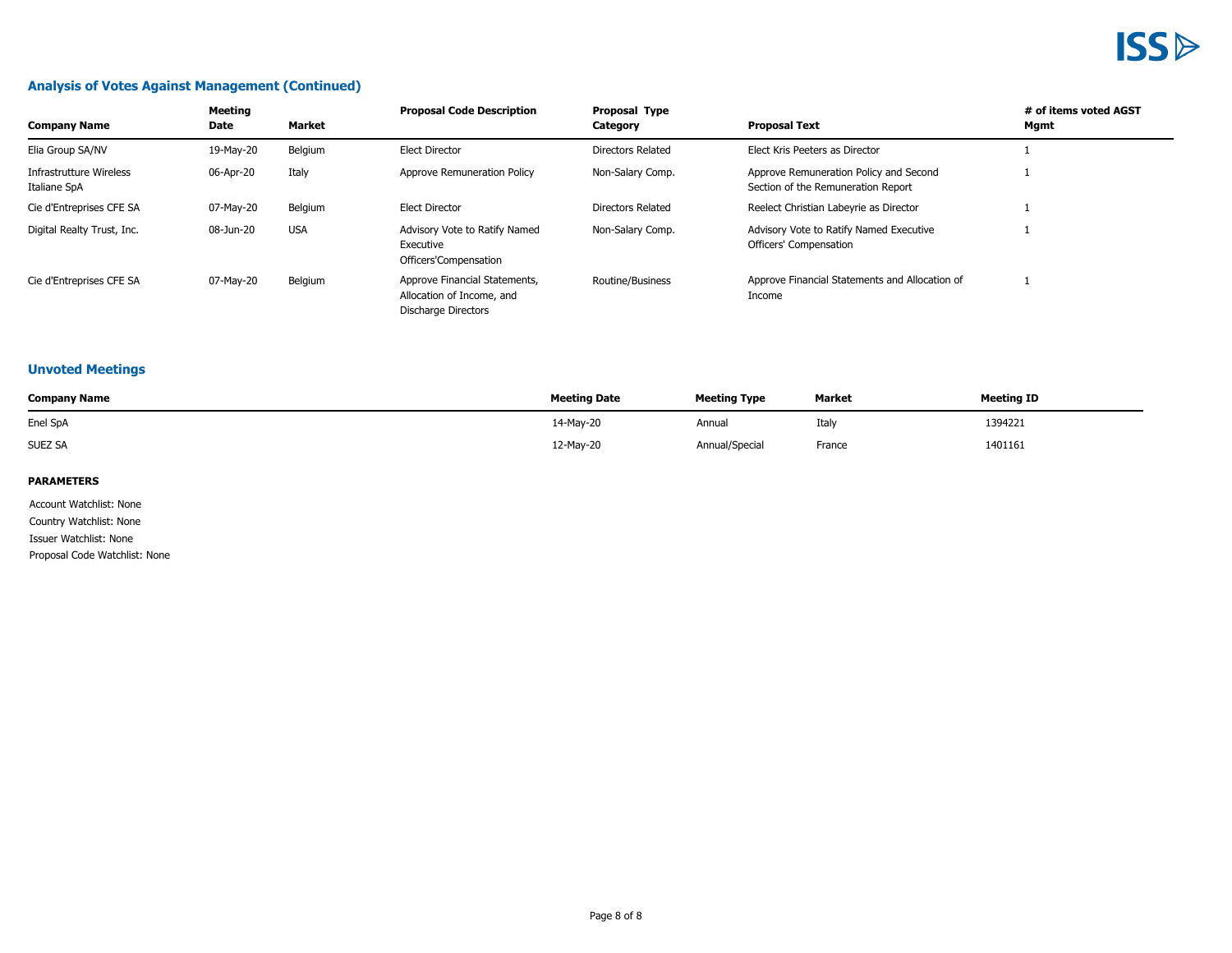**Geschäftsjahr 2020 Übersicht Abstimmungsaktivitäten BANTLEON CHANGING WORLD**



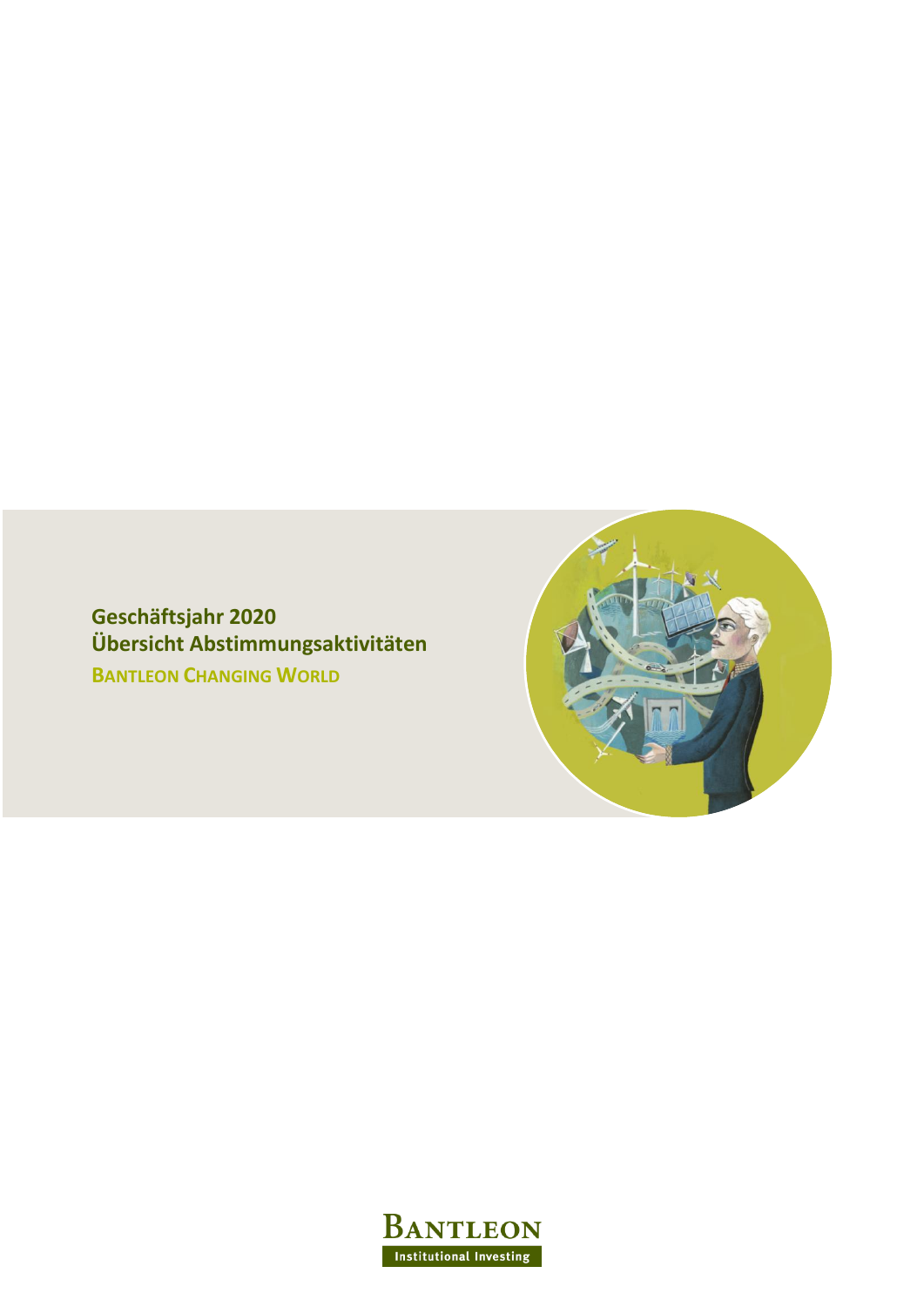### **Board Statistics Report**

Parameters Used: Location(s): All locations Account Group(s): All account groups Institution Account(s): BANTLEON CHANGING WORLD Custodian Account(s): All custodian accounts Reporting Period: 12/31/19 to 12/30/20

#### **Meeting Overview**

| Category                                                                | Number | Percentage |
|-------------------------------------------------------------------------|--------|------------|
| Number of votable meetings                                              | 63     |            |
| Number of meetings voted                                                | 55     | 87.30%     |
| Number of meetings with at least 1 vote Against, Withhold or<br>Abstain | 22     | 34.92%     |

#### **Ballot Overview**

| Category                  | Number | Percentage |
|---------------------------|--------|------------|
| Number of votable ballots | 69     |            |
| Number of ballots voted   | 60     | 86.96%     |

#### **Voting Statistics**



#### **Proposal Overview**

| 900          |          |
|--------------|----------|
| 741          | 82.33%   |
| 611          | 82.46%   |
| 28           | 3.78%    |
| 100          | 13.50%   |
| $\mathbf{1}$ | 0.13%    |
| 54           | 7.29%    |
| 1            | 0.13%    |
| 0            | $0.00\%$ |
| $\mathbf{0}$ | $0.00\%$ |
| $\mathbf{0}$ | $0.00\%$ |
| $\mathbf{0}$ | $0.00\%$ |
| 620          | 83.67%   |
| 121          | 16.33%   |
| 46           | 6.21%    |
|              |          |

**Vote Cast Statistics**



Note: Instructions of Do Not Vote are not considered voted, and in cases of different votes submitted across ballots for a given meeting, votes cast are distinctly counted by type per proposal where total votes submitted by type may be higher than unique proposals voted.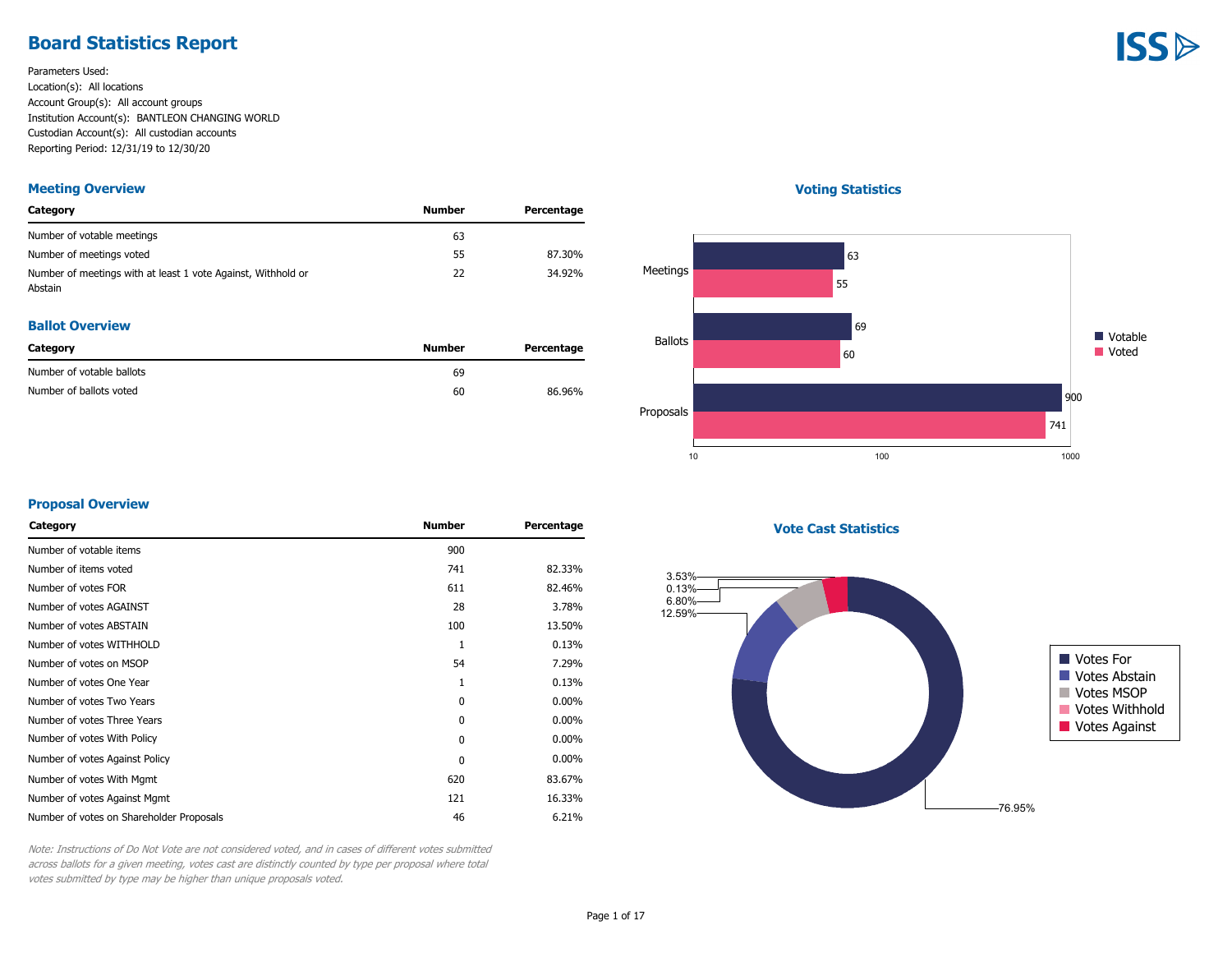#### **Analysis of Votes: AGAINST/ABSTAIN/WITHHOLD**

| <b>Company Name</b>                     | <b>Meeting</b><br>Date | <b>Market</b> | <b>Proposal Code Description</b>                                                               | <b>Proposal Type</b><br>Category | <b>Proposal Text</b>                                                                                                               | # of Items Voted<br><b>AGST/ABST/WITHH</b> |
|-----------------------------------------|------------------------|---------------|------------------------------------------------------------------------------------------------|----------------------------------|------------------------------------------------------------------------------------------------------------------------------------|--------------------------------------------|
| Capgemini SE                            | 20-May-20              | France        | Advisory Vote to Ratify Named<br>Executive Officers'Compensation                               | Non-Salary Comp.                 | Approve Compensation of Paul<br>Hermelin, Chairman and CEO                                                                         | $\mathbf{1}$                               |
| Infrastrutture Wireless Italiane<br>SpA | 28-Jul-20              | Italy         | Deliberations on Possible Legal<br><b>Action Against Directors/</b><br>(Internal) Auditors     | <b>Directors Related</b>         | Deliberations on Possible Legal Action<br>Against Directors if Presented by<br>Shareholders                                        | 1                                          |
| Aena S.M.E. SA                          | 29-Oct-20              | Spain         | <b>Elect Director</b>                                                                          | Directors Related                | Elect Francisco Javier Marin San Andres<br>as Director                                                                             | $\mathbf{1}$                               |
| Dassault Systemes SA                    | 26-May-20              | France        | Advisory Vote to Ratify Named<br>Executive Officers'Compensation                               | Non-Salary Comp.                 | Approve Compensation of Bernard<br>Charles, Vice-Chairman and CEO                                                                  | $\mathbf{1}$                               |
| Dassault Systemes SA                    | 26-May-20              | France        | <b>Elect Director</b>                                                                          | Directors Related                | Reelect Laurence Lescourret as Director                                                                                            | 1                                          |
| Dassault Systemes SA                    | 26-May-20              | France        | Company Specific Organization<br>Related                                                       | Reorg. and Mergers               | Delegate Power to the Board to Acquire<br>Certain Assets of Another Company                                                        | 1                                          |
| Capgemini SE                            | 20-May-20              | France        | <b>Elect Director</b>                                                                          | Directors Related                | Reelect Sian Herbert-Jones as Director                                                                                             | $\mathbf{1}$                               |
| Digital Realty Trust, Inc.              | 08-Jun-20              | <b>USA</b>    | <b>Ratify Auditors</b>                                                                         | Routine/Business                 | Ratify KPMG LLP as Auditors                                                                                                        | $\mathbf{1}$                               |
| Cie d'Entreprises CFE SA                | 07-May-20              | Belgium       | <b>Elect Director</b>                                                                          | Directors Related                | Reelect Philippe Delusinne as Director                                                                                             | $\mathbf{1}$                               |
| Equinix, Inc.                           | 18-Jun-20              | <b>USA</b>    | <b>Ratify Auditors</b>                                                                         | Routine/Business                 | Ratify PricewaterhouseCoopers LLP as<br>Auditors                                                                                   | $\mathbf{1}$                               |
| Seche Environnement SA                  | 30-Apr-20              | France        | Approve Transaction with a<br><b>Related Party</b>                                             | Reorg. and Mergers               | Approve Transaction with Joel Seche Re:<br>Acquisition of One Share Seche Alliance                                                 | $\mathbf{1}$                               |
| Capgemini SE                            | 20-May-20              | France        | Authorize Capital Increase of up<br>to 10 Percent of Issued Capital<br>for Future Acquisitions | Capitalization                   | Authorize Capital Increase of up to 10<br>Percent of Issued Capital for<br>Contributions in Kind                                   | 1                                          |
| Dassault Systemes SA                    | 26-May-20              | France        | Authorize Filing of Required<br>Documents/Other Formalities                                    | Routine/Business                 | Authorize Filing of Required<br>Documents/Other Formalities                                                                        | $\mathbf{1}$                               |
| Seche Environnement SA                  | 30-Apr-20              | France        | Approve Transaction with a<br><b>Related Party</b>                                             | Reorg. and Mergers               | Approve Transaction with Joel Seche Re:<br>Acquisition of Shares Seche<br>Eco-Industries                                           | 1                                          |
| Capgemini SE                            | 20-May-20              | France        | Approve Qualified Employee<br>Stock Purchase Plan                                              | Non-Salary Comp.                 | Authorize Capital Issuances for Use in<br>Employee Stock Purchase Plans<br>Reserved for Employees of International<br>Subsidiaries | 1                                          |
| Cellnex Telecom SA                      | 20-Jul-20              | Spain         | Approve Stock/Cash Award to<br>Executive                                                       | Non-Salary Comp.                 | Approve Extraordinary Bonus for CEO                                                                                                | 1                                          |
| Digital Realty Trust, Inc.              | 27-Feb-20              | <b>USA</b>    | Adjourn Meeting                                                                                | Antitakeover Related             | <b>Adjourn Meeting</b>                                                                                                             | 1                                          |
| Dassault Systemes SA                    | 26-May-20              | France        | Company Specific Organization<br>Related                                                       | Reorg. and Mergers               | Pursuant to Item 17 Above, Delegate<br>Power to the Board to Issue Shares in<br>Connection with Mergers by Absorption              | 1                                          |
| Facebook, Inc.                          | 27-May-20              | <b>USA</b>    | Approve Remuneration of<br>Executive Directors and/or<br>Non-Executive Directors               | Non-Salary Comp.                 | Approve Non-Employee Director<br><b>Compensation Policy</b>                                                                        | 1                                          |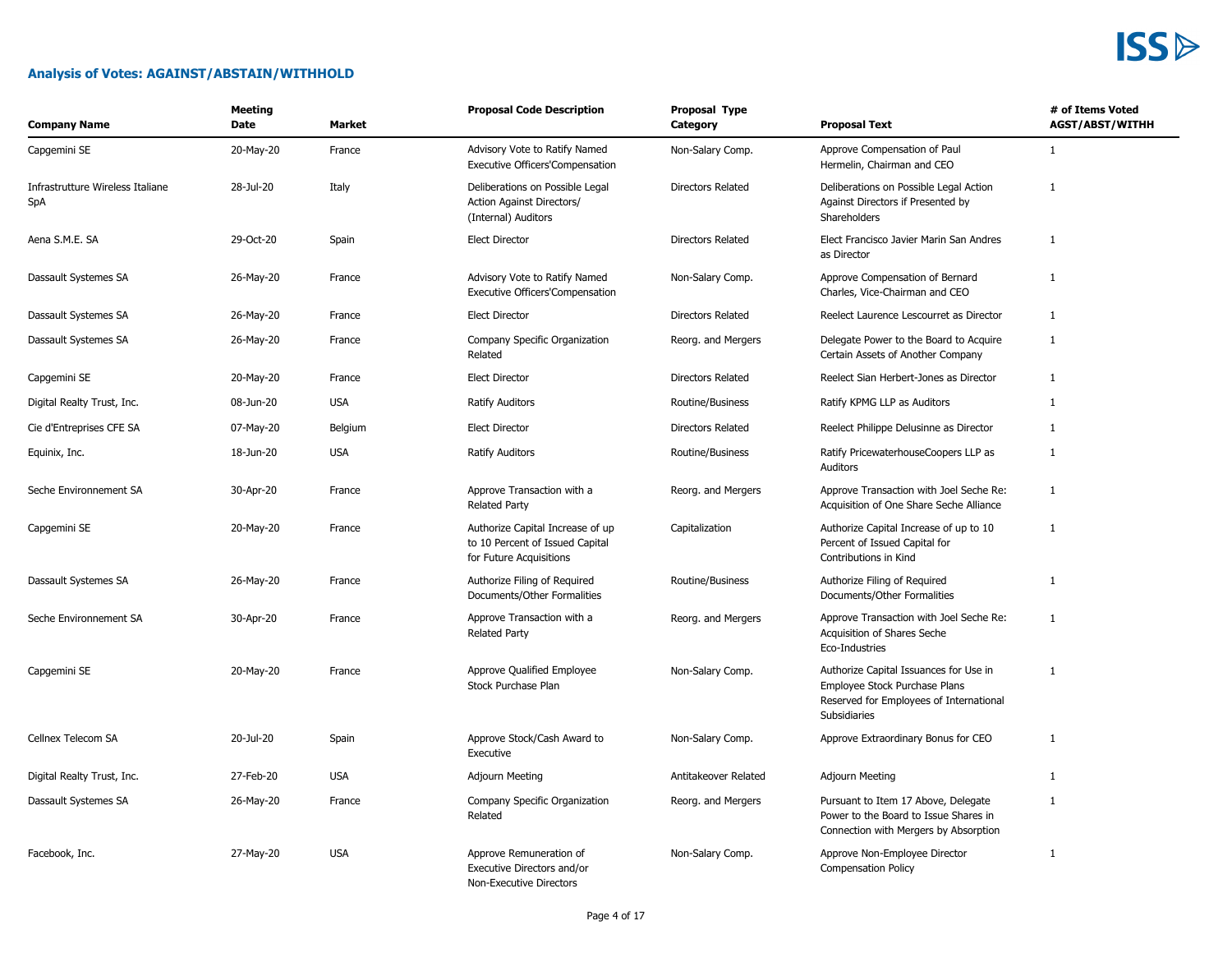

| <b>Company Name</b>                          | <b>Meeting</b><br>Date | Market     | <b>Proposal Code Description</b>                                                      | <b>Proposal Type</b><br>Category | <b>Proposal Text</b>                                                                                                                                                 | # of Items Voted<br><b>AGST/ABST/WITHH</b> |
|----------------------------------------------|------------------------|------------|---------------------------------------------------------------------------------------|----------------------------------|----------------------------------------------------------------------------------------------------------------------------------------------------------------------|--------------------------------------------|
| Cie d'Entreprises CFE SA                     | 07-May-20              | Belgium    | <b>Elect Director</b>                                                                 | Directors Related                | Reelect Pas De Mots SRL, Represented<br>by Leen Geirnaerd, as Director                                                                                               | $\mathbf{1}$                               |
| Capgemini SE                                 | 20-May-20              | France     | Authorize Issuance of Equity or<br>Equity-Linked Securities with<br>Preemptive Rights | Capitalization                   | Authorize Issuance of Equity or<br>Equity-Linked Securities with Preemptive<br>Rights up to Aggregate Nominal Amount<br>of EUR 540 Million                           | $\mathbf{1}$                               |
| Amazon.com, Inc.                             | 27-May-20              | <b>USA</b> | Amend Articles/Bylaws/Charter -<br><b>Call Special Meetings</b>                       | SH-Dirs' Related                 | Reduce Ownership Threshold for<br>Shareholders to Call Special Meeting                                                                                               | 1                                          |
| Orange SA                                    | 19-May-20              | France     | Company-Specific-<br>-Compensation-Related                                            | SH-Compensation                  | Amend Item 19: Authorize Shares for<br>Use in Restricted Stock Plans Reserved<br>for Key Employees and Corporate<br>Officers With Performance Conditions<br>Attached | $\mathbf{1}$                               |
| Capgemini SE                                 | 20-May-20              | France     | Approve Remuneration Policy                                                           | Non-Salary Comp.                 | Approve Remuneration Policy of<br>Vice-CEOs                                                                                                                          | $\mathbf{1}$                               |
| Dassault Systemes SA                         | 26-May-20              | France     | Company Specific Organization<br>Related                                              | Reorg. and Mergers               | Pursuant to Item 21 Above, Delegate<br>Power to the Board to Issue Shares in<br>Connection with Acquisitions                                                         | $\mathbf{1}$                               |
| Seche Environnement SA                       | 30-Apr-20              | France     | Approve Transaction with a<br><b>Related Party</b>                                    | Reorg. and Mergers               | Approve Transaction with Joel Seche Re:<br>Acquisition of Shares Seche Eco Services                                                                                  | $\mathbf{1}$                               |
| <b>TERNA Rete Elettrica Nazionale</b><br>SpA | 18-May-20              | Italy      | Elect Supervisory Board Members<br>(Bundled)                                          | SH-Dirs' Related                 | Slate 1 Submitted by CDP Reti SpA                                                                                                                                    | 1                                          |
| Amazon.com, Inc.                             | 27-May-20              | <b>USA</b> | Labor Issues - Discrimination and<br>Miscellaneous                                    | SH-Other/misc.                   | Report on Promotion Velocity                                                                                                                                         | $\mathbf{1}$                               |
| Netflix, Inc.                                | 04-Jun-20              | <b>USA</b> | <b>Political Contributions Disclosure</b>                                             | SH-Other/misc.                   | Report on Political Contributions                                                                                                                                    | $\mathbf{1}$                               |
| Capgemini SE                                 | 20-May-20              | France     | Approve Special Auditors' Report<br>Regarding Related-Party<br>Transactions           | Routine/Business                 | Approve Auditors' Special Report on<br>Related-Party Transactions                                                                                                    | 1                                          |
| Dassault Systemes SA                         | 26-May-20              | France     | Advisory Vote to Ratify Named<br><b>Executive Officers'Compensation</b>               | Non-Salary Comp.                 | Approve Compensation of Charles<br>Edelstenne, Chairman of the Board                                                                                                 | 1                                          |
| Amazon.com, Inc.                             | 27-May-20              | <b>USA</b> | Community - Environment Impact                                                        | SH-Health/Environ.               | Report on Management of Food Waste                                                                                                                                   | $\mathbf{1}$                               |
| Amazon.com, Inc.                             | 27-May-20              | <b>USA</b> | Miscellaneous Proposal --<br>Environmental & Social                                   | Social Proposal                  | Report on Customers' Use of its<br>Surveillance and Computer Vision<br>Products or Cloud-Based Services                                                              | $\mathbf{1}$                               |
| Capgemini SE                                 | 20-May-20              | France     | Approve Remuneration Policy                                                           | Non-Salary Comp.                 | Approve Remuneration Policy of<br>Chairman and CEO                                                                                                                   | $\mathbf{1}$                               |
| Digital Realty Trust, Inc.                   | 08-Jun-20              | <b>USA</b> | <b>Elect Director</b>                                                                 | <b>Directors Related</b>         | Elect Director Laurence A. Chapman                                                                                                                                   | $\mathbf{1}$                               |
| Equinix, Inc.                                | 18-Jun-20              | <b>USA</b> | <b>Political Contributions Disclosure</b>                                             | SH-Other/misc.                   | Report on Political Contributions                                                                                                                                    | $\mathbf{1}$                               |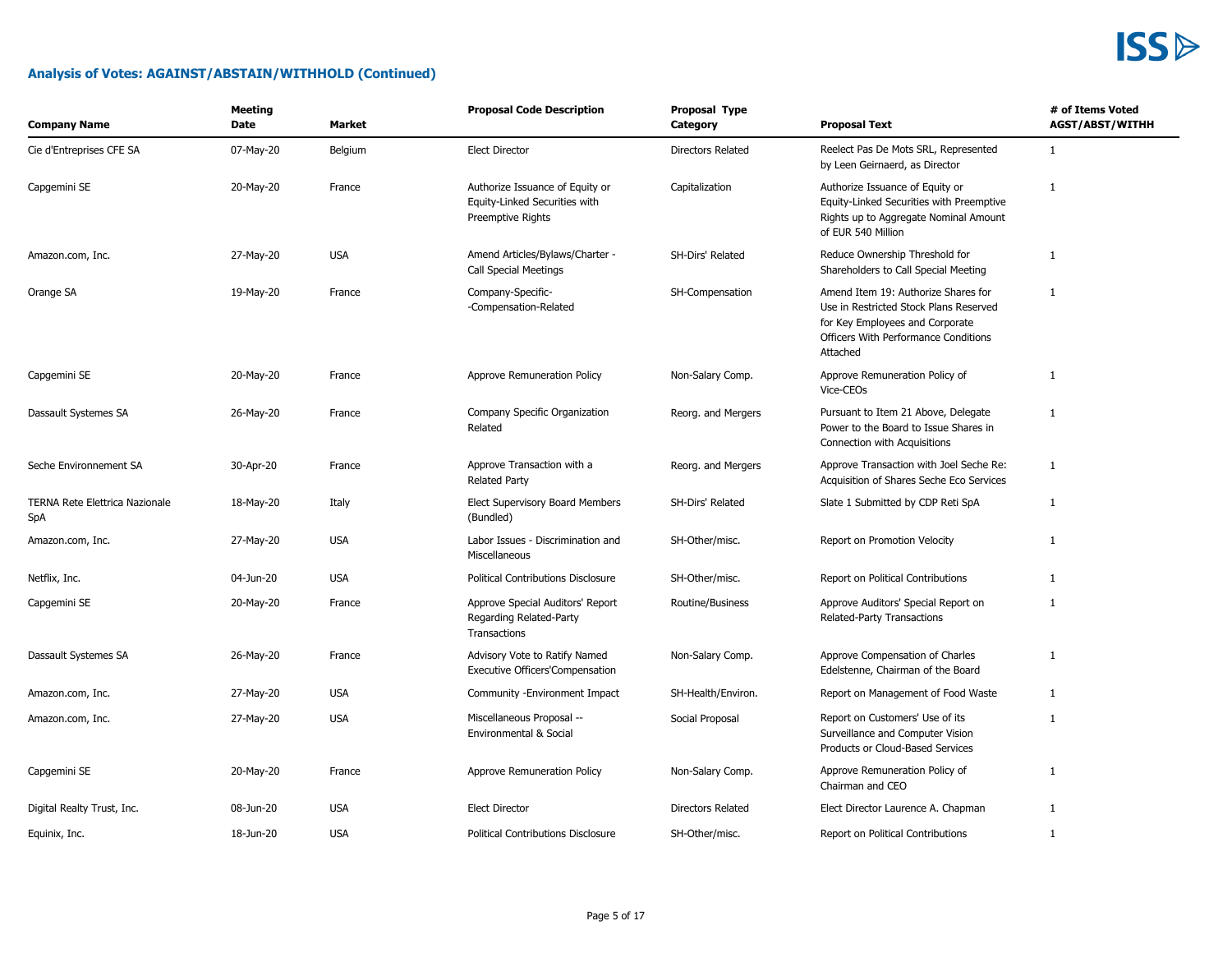| <b>Company Name</b>        | <b>Meeting</b><br><b>Date</b> | <b>Market</b> | <b>Proposal Code Description</b>                                                                                          | Proposal Type<br>Category | <b>Proposal Text</b>                                                                                                                          | # of Items Voted<br><b>AGST/ABST/WITHH</b> |
|----------------------------|-------------------------------|---------------|---------------------------------------------------------------------------------------------------------------------------|---------------------------|-----------------------------------------------------------------------------------------------------------------------------------------------|--------------------------------------------|
| Capgemini SE               | 20-May-20                     | France        | Approve Issuance of Equity or<br>Equity-Linked Securities without<br>Preemptive Rights                                    | Capitalization            | Authorize Issuance of Equity or<br>Equity-Linked Securities without<br>Preemptive Rights up to Aggregate<br>Nominal Amount of EUR 135 Million | $\mathbf{1}$                               |
| Dassault Systemes SA       | 26-May-20                     | France        | Company Specific Organization<br>Related                                                                                  | Reorg. and Mergers        | Pursuant to Item 19 Above, Delegate<br>Power to the Board to Issue Shares in<br>Connection with Spin-Off Agreements                           | $\mathbf{1}$                               |
| Facebook, Inc.             | 27-May-20                     | <b>USA</b>    | Require Independent Board<br>Chairman                                                                                     | SH-Routine/Business       | Require Independent Board Chair                                                                                                               | $\mathbf{1}$                               |
| Cie d'Entreprises CFE SA   | 07-May-20                     | Belgium       | Approve Discharge of Board and<br>President                                                                               | <b>Directors Related</b>  | Approve Discharge of Directors                                                                                                                | 1                                          |
| Digital Realty Trust, Inc. | 08-Jun-20                     | <b>USA</b>    | <b>Elect Director</b>                                                                                                     | Directors Related         | Elect Director Kevin J. Kennedy                                                                                                               | $\mathbf{1}$                               |
| Teladoc Health, Inc.       | 29-Oct-20                     | <b>USA</b>    | <b>Adjourn Meeting</b>                                                                                                    | Antitakeover Related      | <b>Adjourn Meeting</b>                                                                                                                        | 1                                          |
| Orange Belgium SA          | 06-May-20                     | Belgium       | <b>Elect Director</b>                                                                                                     | Directors Related         | Elect Clarisse Heriard Dubreuil as<br>Director                                                                                                | $\mathbf{1}$                               |
| Capgemini SE               | 20-May-20                     | France        | <b>Elect Director</b>                                                                                                     | Directors Related         | Elect Claire Sauvanaud as Director<br>Shareholder Representative                                                                              | $\mathbf{1}$                               |
| Amazon.com, Inc.           | 27-May-20                     | <b>USA</b>    | Miscellaneous Proposal --<br>Environmental & Social                                                                       | Social Proposal           | Report on Potential Human Rights<br>Impacts of Customers' Use of<br>Rekognition                                                               | $\mathbf{1}$                               |
| Netflix, Inc.              | 04-Jun-20                     | <b>USA</b>    | <b>Ratify Auditors</b>                                                                                                    | Routine/Business          | Ratify Ernst & Young LLP as Auditor                                                                                                           | 1                                          |
| Capgemini SE               | 20-May-20                     | France        | <b>Elect Director</b>                                                                                                     | Directors Related         | Elect Aiman Ezzat as Director                                                                                                                 | $\mathbf{1}$                               |
| Dassault Systemes SA       | 26-May-20                     | France        | Company Specific Organization<br>Related                                                                                  | Reorg. and Mergers        | Delegate Power to the Board to Carry<br>Spin-Off Agreements                                                                                   | $\mathbf{1}$                               |
| Capgemini SE               | 20-May-20                     | France        | Approve Remuneration Policy                                                                                               | Non-Salary Comp.          | Approve Remuneration Policy of<br><b>Directors</b>                                                                                            | $\mathbf{1}$                               |
| Capgemini SE               | 20-May-20                     | France        | Authorize Board to Increase<br>Capital in the Event of Demand<br>Exceeding Amounts Submitted to<br>Shareholder Vote Above | Capitalization            | Authorize Board to Increase Capital in<br>the Event of Additional Demand Related<br>to Delegation Submitted to Shareholder<br>Vote Above      | $\mathbf{1}$                               |
| Capgemini SE               | 20-May-20                     | France        | Authorize Filing of Required<br>Documents/Other Formalities                                                               | Routine/Business          | Authorize Filing of Required<br>Documents/Other Formalities                                                                                   | $\mathbf{1}$                               |
| Amazon.com, Inc.           | 27-May-20                     | <b>USA</b>    | Human Rights Risk Assessment                                                                                              | SH-Soc./Human Rights      | Human Rights Risk Assessment                                                                                                                  | 1                                          |
| Netflix, Inc.              | 04-Jun-20                     | <b>USA</b>    | Advisory Vote to Ratify Named<br><b>Executive Officers'Compensation</b>                                                   | Non-Salary Comp.          | Advisory Vote to Ratify Named Executive<br>Officers' Compensation                                                                             | 1                                          |
| Cie d'Entreprises CFE SA   | 07-May-20                     | Belgium       | Advisory Vote to Ratify Named<br><b>Executive Officers'Compensation</b>                                                   | Non-Salary Comp.          | Approve Remuneration Report                                                                                                                   | 1                                          |
| Teladoc Health, Inc.       | 29-Oct-20                     | <b>USA</b>    | <b>Increase Authorized Common</b><br><b>Stock</b>                                                                         | Capitalization            | Increase Authorized Common Stock                                                                                                              | $\mathbf{1}$                               |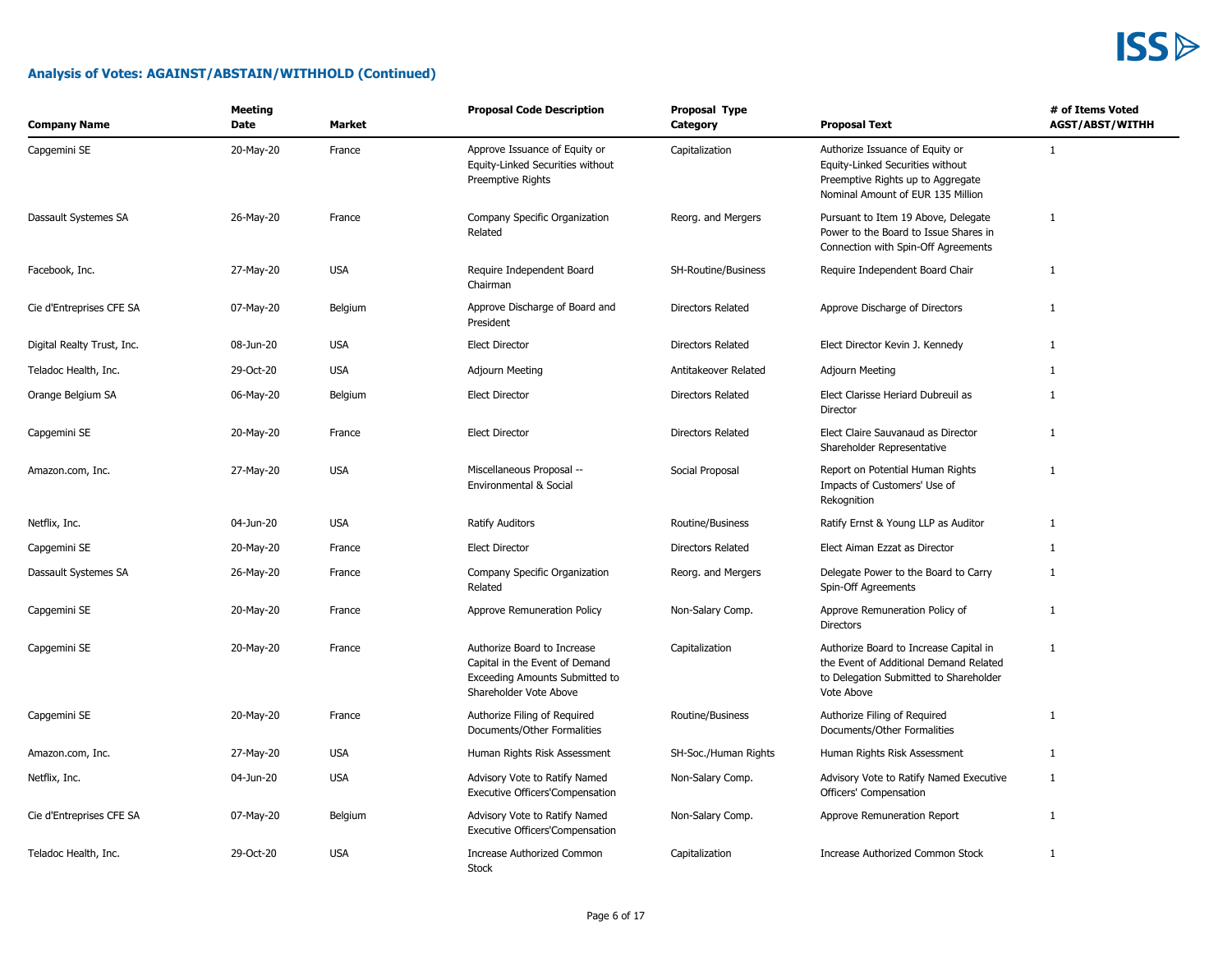| <b>Company Name</b>                          | <b>Meeting</b><br><b>Date</b> | <b>Market</b> | <b>Proposal Code Description</b>                                         | Proposal Type<br>Category | <b>Proposal Text</b>                                                              | # of Items Voted<br><b>AGST/ABST/WITHH</b> |
|----------------------------------------------|-------------------------------|---------------|--------------------------------------------------------------------------|---------------------------|-----------------------------------------------------------------------------------|--------------------------------------------|
| Orange Belgium SA                            | 06-May-20                     | Belgium       | Advisory Vote to Ratify Named<br>Executive Officers'Compensation         | Non-Salary Comp.          | Approve Remuneration Report                                                       | $\mathbf{1}$                               |
| Dassault Systemes SA                         | 26-May-20                     | France        | Authorize Share Repurchase<br>Program                                    | Capitalization            | Authorize Repurchase of Up to 5 Million<br>Shares                                 | $\mathbf{1}$                               |
| Facebook, Inc.                               | 27-May-20                     | <b>USA</b>    | Gender Pay Gap                                                           | SH-Other/misc.            | Report on Median Gender/Racial Pay<br>Gap                                         | 1                                          |
| Dassault Systemes SA                         | 26-May-20                     | France        | Advisory Vote to Ratify Named<br>Executive Officers'Compensation         | Non-Salary Comp.          | Approve Compensation Report of<br>Corporate Officers                              | $\mathbf{1}$                               |
| Netflix, Inc.                                | 04-Jun-20                     | <b>USA</b>    | Miscellaneous -- Environmental &<br>Social Counterproposal               | Social Proposal           | Report on Risks of Omitting Viewpoint<br>and Ideology from EEO Policy             | $\mathbf{1}$                               |
| Aena S.M.E. SA                               | 29-Oct-20                     | Spain         | <b>Elect Director</b>                                                    | <b>Directors Related</b>  | Reelect Jaime Terceiro Lomba as<br>Director                                       | $\mathbf{1}$                               |
| Teladoc Health, Inc.                         | 29-Oct-20                     | <b>USA</b>    | Approve Acquisition OR Issue<br>Shares in Connection with<br>Acquisition | Reorg. and Mergers        | Issue Shares in Connection with Merger                                            | $\mathbf{1}$                               |
| Orange SA                                    | 19-May-20                     | France        | Advisory Vote to Ratify Named<br>Executive Officers'Compensation         | Non-Salary Comp.          | Approve Compensation of Ramon<br>Fernandez, Vice-CEO                              | $\mathbf{1}$                               |
| Capgemini SE                                 | 20-May-20                     | France        | <b>Ratify Auditors</b>                                                   | Routine/Business          | Appoint Mazars as Auditor                                                         | $\mathbf{1}$                               |
| Dassault Systemes SA                         | 26-May-20                     | France        | Approve Allocation of Income<br>and Dividends                            | Routine/Business          | Approve Allocation of Income and<br>Dividends of EUR 0.70 per Share               | $\mathbf{1}$                               |
| Seche Environnement SA                       | 30-Apr-20                     | France        | Approve Transaction with a<br><b>Related Party</b>                       | Reorg. and Mergers        | Approve Transaction with Joel Seche Re:<br>Acquisition of Shares Seche Transports | $\mathbf{1}$                               |
| Elia Group SA/NV                             | 19-May-20                     | Belgium       | Elect Directors (Bundled)                                                | <b>Directors Related</b>  | Elect Geert Versnick and Luc Hujoel as<br><b>Directors</b>                        | $\mathbf{1}$                               |
| Capgemini SE                                 | 20-May-20                     | France        | Advisory Vote to Ratify Named<br><b>Executive Officers'Compensation</b>  | Non-Salary Comp.          | Approve Compensation of Aiman Ezzat,<br>Vice-CEO                                  | $\mathbf{1}$                               |
| Dassault Systemes SA                         | 26-May-20                     | France        | Approve Remuneration of<br>Directors and/or Committee<br><b>Members</b>  | Directors Related         | Approve Remuneration of Directors in<br>the Aggregate Amount of EUR 800,000       | $\mathbf{1}$                               |
| Orange SA                                    | 19-May-20                     | France        | <b>Elect Director</b>                                                    | Directors Related         | Elect Frederic Sanchez as Director                                                | $\mathbf{1}$                               |
| Orange SA                                    | 19-May-20                     | France        | Advisory Vote to Ratify Named<br>Executive Officers'Compensation         | Non-Salary Comp.          | Approve Compensation of Gervais<br>Pellissier, Vice-CEO                           | $\mathbf{1}$                               |
| Orange SA                                    | 19-May-20                     | France        | Amend Articles Board-Related                                             | SH-Dirs' Related          | Amend Article 13 of Bylaws Re: Plurality<br>of Directorships                      | $\mathbf{1}$                               |
| <b>TERNA Rete Elettrica Nazionale</b><br>SpA | 18-May-20                     | Italy         | Elect Supervisory Board Members<br>(Bundled)                             | SH-Dirs' Related          | Slate 2 Submitted by Institutional<br>Investors (Assogestioni)                    | 1                                          |
| Orange SA                                    | 19-May-20                     | France        | Company-Specific-<br>-Compensation-Related                               | SH-Compensation           | Amend Employee Stock Purchase Plans<br>in Favor of Employees                      | $\mathbf{1}$                               |
| Capgemini SE                                 | 20-May-20                     | France        | Amend Articles/Bylaws/Charter --<br>Non-Routine                          | Routine/Business          | Amend Articles 7 and 17 of Bylaws to<br>Comply with Legal Changes                 | $\mathbf{1}$                               |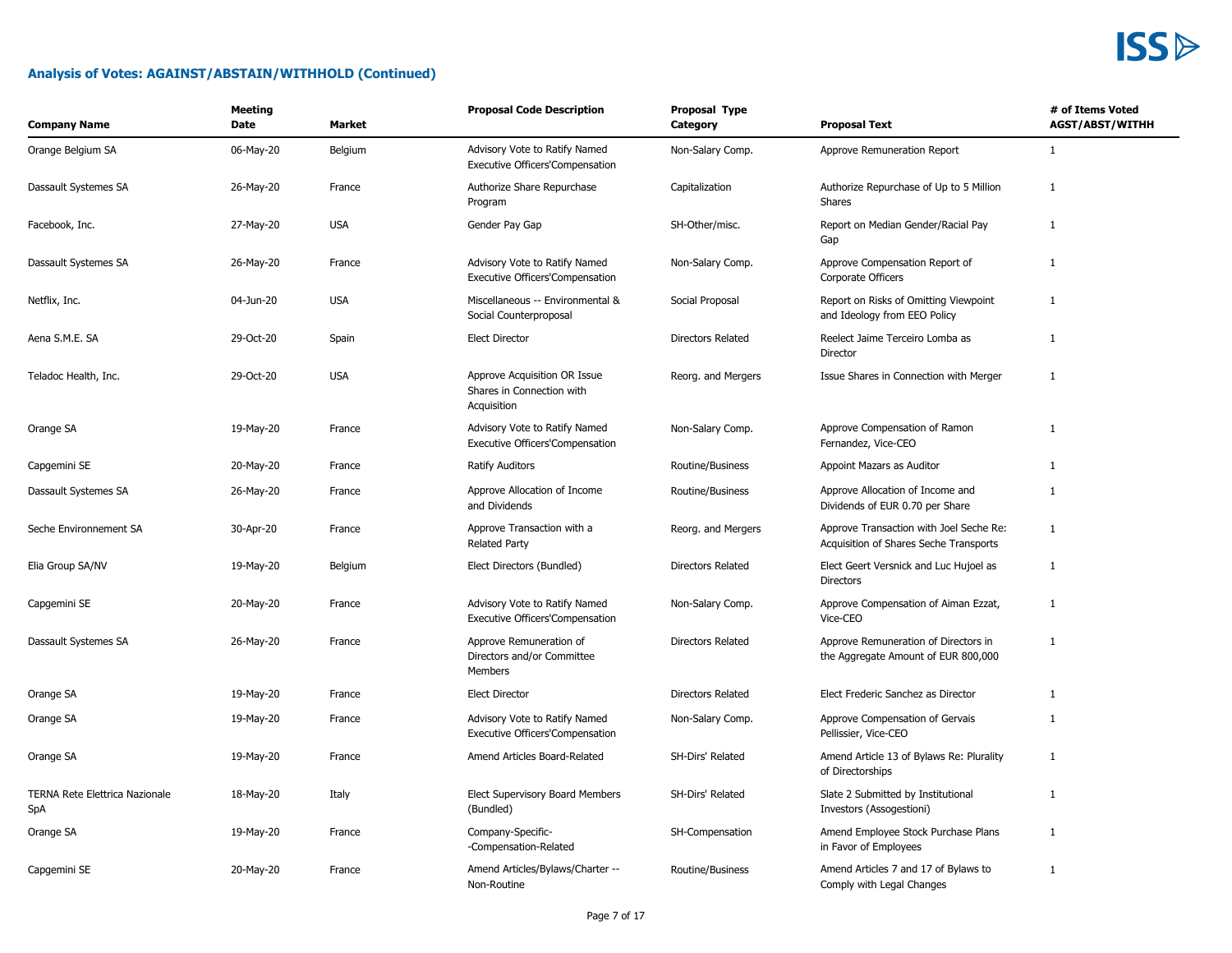| <b>Company Name</b>                          | <b>Meeting</b><br>Date | <b>Market</b> | <b>Proposal Code Description</b>                                                                        | Proposal Type<br>Category | <b>Proposal Text</b>                                                                                                                      | # of Items Voted<br><b>AGST/ABST/WITHH</b> |
|----------------------------------------------|------------------------|---------------|---------------------------------------------------------------------------------------------------------|---------------------------|-------------------------------------------------------------------------------------------------------------------------------------------|--------------------------------------------|
| Dassault Systemes SA                         | 26-May-20              | France        | Approve Qualified Employee<br>Stock Purchase Plan                                                       | Non-Salary Comp.          | Authorize Capital Issuances for Use in<br>Employee Stock Purchase Plans                                                                   | $\mathbf{1}$                               |
| Equinix, Inc.                                | 18-Jun-20              | <b>USA</b>    | <b>Elect Director</b>                                                                                   | Directors Related         | Elect Director Nanci Caldwell                                                                                                             | 1                                          |
| Capgemini SE                                 | 20-May-20              | France        | Advisory Vote to Ratify Named<br>Executive Officers'Compensation                                        | Non-Salary Comp.          | Approve Compensation Report of<br>Corporate Officers                                                                                      | $\mathbf{1}$                               |
| Facebook, Inc.                               | 27-May-20              | <b>USA</b>    | Require Environmental/Social<br>Issue Qualifications for Director<br>Nominees                           | SH-Dirs' Related          | Require Independent Director Nominee<br>with Human and/or Civil Rights<br>Experience                                                      | $\mathbf{1}$                               |
| Facebook, Inc.                               | 27-May-20              | <b>USA</b>    | Human Rights Risk Assessment                                                                            | SH-Soc./Human Rights      | Report on Civil and Human Rights Risk<br>Assessment                                                                                       | 1                                          |
| Infineon Technologies AG                     | 20-Feb-20              | Germany       | <b>Ratify Auditors</b>                                                                                  | Routine/Business          | Ratify KPMG AG as Auditors for Fiscal<br>2020                                                                                             | $\mathbf{1}$                               |
| Orange SA                                    | 19-May-20              | France        | Miscellaneous -- Equity Related                                                                         | SH-Corp Governance        | Amend Item 16: Authorize Repurchase<br>of Shares                                                                                          | $\mathbf{1}$                               |
| Capgemini SE                                 | 20-May-20              | France        | <b>Elect Director</b>                                                                                   | Directors Related         | Elect Belen Moscoso del Prado<br>Lopez-Doriga as Director                                                                                 | $\mathbf{1}$                               |
| Amazon.com, Inc.                             | 27-May-20              | <b>USA</b>    | Community - Environment Impact                                                                          | SH-Health/Environ.        | Report on Reducing Environmental and<br>Health Harms to Communities of Color                                                              | $\mathbf{1}$                               |
| TERNA Rete Elettrica Nazionale<br><b>SpA</b> | 18-May-20              | Italy         | Appoint Alternate Internal<br>Statutory Auditor(s) [and<br>Approve Auditor's/Auditors'<br>Remuneration] | SH-Dirs' Related          | Slate 2 Submitted by Institutional<br>Investors (Assogestioni)                                                                            | 1                                          |
| Dassault Systemes SA                         | 26-May-20              | France        | Accept Financial Statements and<br><b>Statutory Reports</b>                                             | Routine/Business          | Approve Financial Statements and<br><b>Statutory Reports</b>                                                                              | $\mathbf{1}$                               |
| Dassault Systemes SA                         | 26-May-20              | France        | Approve Remuneration Policy                                                                             | Non-Salary Comp.          | Approve Remuneration Policy of<br>Corporate Officers                                                                                      | $\mathbf{1}$                               |
| Capgemini SE                                 | 20-May-20              | France        | Authorize Capitalization of<br>Reserves for Bonus Issue or<br>Increase in Par Value                     | Capitalization            | Authorize Capitalization of Reserves of<br>Up to EUR 1.5 Billion for Bonus Issue or<br>Increase in Par Value                              | 1                                          |
| Dassault Systemes SA                         | 26-May-20              | France        | Approve Reduction in Share<br>Capital                                                                   | Capitalization            | Authorize Decrease in Share Capital via<br>Cancellation of Repurchased Shares                                                             | $\mathbf{1}$                               |
| Facebook, Inc.                               | 27-May-20              | <b>USA</b>    | Miscellaneous Proposal --<br>Environmental & Social                                                     | Social Proposal           | Report on Online Child Sexual<br>Exploitation                                                                                             | $\mathbf{1}$                               |
| Capgemini SE                                 | 20-May-20              | France        | Approve Issuance of Shares for a<br><b>Private Placement</b>                                            | Capitalization            | Approve Issuance of Equity or<br>Equity-Linked Securities for Private<br>Placements, up to Aggregate Nominal<br>Amount of EUR 135 Million | 1                                          |
| Cie d'Entreprises CFE SA                     | 07-May-20              | Belgium       | <b>Accept Consolidated Financial</b><br>Statements and Statutory<br>Reports                             | Routine/Business          | <b>Accept Consolidated Financial</b><br>Statements and Statutory Reports                                                                  | $\mathbf{1}$                               |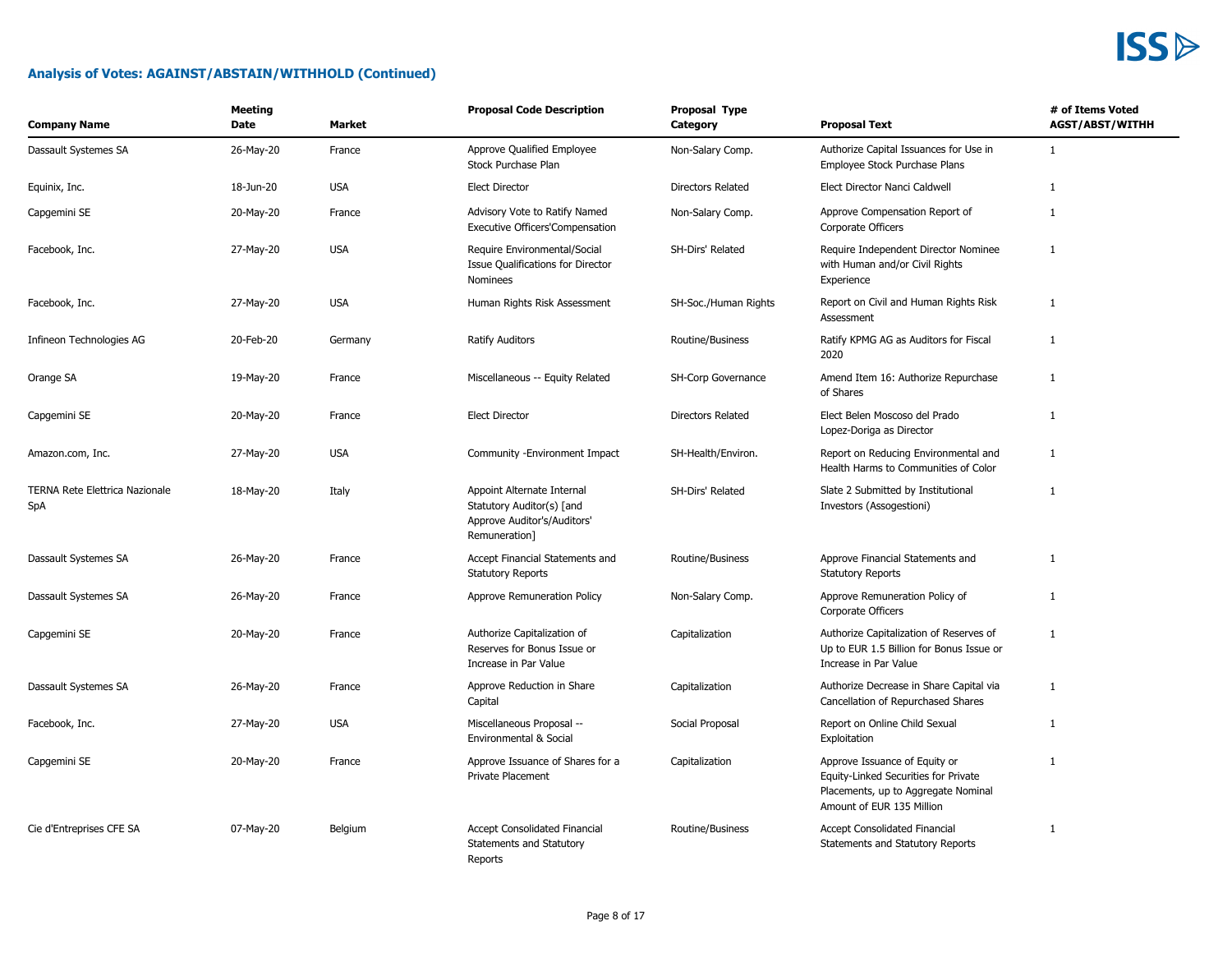| <b>Company Name</b>                          | <b>Meeting</b><br>Date | <b>Market</b> | <b>Proposal Code Description</b>                                                                        | Proposal Type<br>Category | <b>Proposal Text</b>                                                                        | # of Items Voted<br><b>AGST/ABST/WITHH</b> |
|----------------------------------------------|------------------------|---------------|---------------------------------------------------------------------------------------------------------|---------------------------|---------------------------------------------------------------------------------------------|--------------------------------------------|
| Capgemini SE                                 | 20-May-20              | France        | <b>Elect Director</b>                                                                                   | Directors Related         | Elect Lucia Sinapi-Thomas as Director<br>Shareholder Representative                         | $\mathbf{1}$                               |
| Facebook, Inc.                               | 27-May-20              | <b>USA</b>    | Political Activities and Action                                                                         | SH-Other/misc.            | Report on Political Advertising                                                             | 1                                          |
| Netflix, Inc.                                | 04-Jun-20              | <b>USA</b>    | Approve Omnibus Stock Plan                                                                              | Non-Salary Comp.          | Approve Omnibus Stock Plan                                                                  | $\mathbf{1}$                               |
| Capgemini SE                                 | 20-May-20              | France        | Advisory Vote to Ratify Named<br>Executive Officers'Compensation                                        | Non-Salary Comp.          | Approve Compensation of Thierry<br>Delaporte, Vice-CEO                                      | $\mathbf{1}$                               |
| Capgemini SE                                 | 20-May-20              | France        | Approve Reduction in Share<br>Capital                                                                   | Capitalization            | Authorize Decrease in Share Capital via<br>Cancellation of Repurchased Shares               | $\mathbf{1}$                               |
| Facebook, Inc.                               | 27-May-20              | <b>USA</b>    | <b>Ratify Auditors</b>                                                                                  | Routine/Business          | Ratify Ernst & Young LLP as Auditors                                                        | $\mathbf{1}$                               |
| Infrastrutture Wireless Italiane<br>SpA      | 20-Mar-20              | Italy         | Company-Specific Board-Related                                                                          | SH-Dirs' Related          | Approve Remuneration of Directors                                                           | $\mathbf{1}$                               |
| Facebook, Inc.                               | 27-May-20              | <b>USA</b>    | Require a Majority Vote for the<br>Election of Directors                                                | SH-Dirs' Related          | Require a Majority Vote for the Election<br>of Directors                                    | $\mathbf{1}$                               |
| Cie d'Entreprises CFE SA                     | 07-May-20              | Belgium       | Approve Discharge of Auditors                                                                           | Directors Related         | Approve Discharge of Auditor                                                                | $\mathbf{1}$                               |
| Infrastrutture Wireless Italiane<br>SpA      | 20-Mar-20              | Italy         | Elect Supervisory Board Members<br>(Bundled)                                                            | SH-Dirs' Related          | Slate Submitted by Telecom Italia SpA                                                       | $\mathbf{1}$                               |
| Elia Group SA/NV                             | 19-May-20              | Belgium       | Elect Directors (Bundled)                                                                               | Directors Related         | Reelect Saskia Van Uffelen, Frank Donck<br>and Luc De Temmerman as Independent<br>Directors | $\mathbf{1}$                               |
| Netflix, Inc.                                | 04-Jun-20              | <b>USA</b>    | Amend Vote Requirements to<br>Amend Articles/Bylaws/Charter                                             | SH-Dirs' Related          | Adopt Simple Majority Vote                                                                  | $\mathbf{1}$                               |
| <b>TERNA Rete Elettrica Nazionale</b><br>SpA | 18-May-20              | Italy         | Appoint Alternate Internal<br>Statutory Auditor(s) [and<br>Approve Auditor's/Auditors'<br>Remuneration] | SH-Dirs' Related          | Slate 1 Submitted by CDP Reti SpA                                                           | $\mathbf{1}$                               |
| Cie d'Entreprises CFE SA                     | 07-May-20              | Belgium       | Approve Remuneration of<br>Directors and Auditors                                                       | Routine/Business          | Approve Remuneration of Directors and<br>Auditors                                           | 1                                          |
| Dassault Systemes SA                         | 26-May-20              | France        | Amend Articles Board-Related                                                                            | Directors Related         | Amend Articles 14, 16 and 19 of Bylaws<br>to Comply with Legal Changes                      | $\mathbf{1}$                               |
| Dassault Systemes SA                         | 26-May-20              | France        | Accept Consolidated Financial<br>Statements and Statutory<br>Reports                                    | Routine/Business          | Approve Consolidated Financial<br>Statements and Statutory Reports                          | $\mathbf{1}$                               |
| Facebook, Inc.                               | 27-May-20              | <b>USA</b>    | Approve Recapitalization Plan for<br>all Stock to Have One-vote per<br>Share                            | SH-Corp Governance        | Approve Recapitalization Plan for all<br>Stock to Have One-vote per Share                   | $\mathbf{1}$                               |
| Orange SA                                    | 19-May-20              | France        | <b>Elect Director</b>                                                                                   | Directors Related         | Elect Laurence Dalboussiere as Director                                                     | $\mathbf{1}$                               |
| Elia Group SA/NV                             | 19-May-20              | Belgium       | <b>Elect Director</b>                                                                                   | <b>Directors Related</b>  | Elect Kris Peeters as Director                                                              | $\mathbf{1}$                               |
| Capgemini SE                                 | 20-May-20              | France        | Approve Remuneration Policy                                                                             | Non-Salary Comp.          | Approve Remuneration Policy of<br>Chairman of the Board                                     | $\mathbf{1}$                               |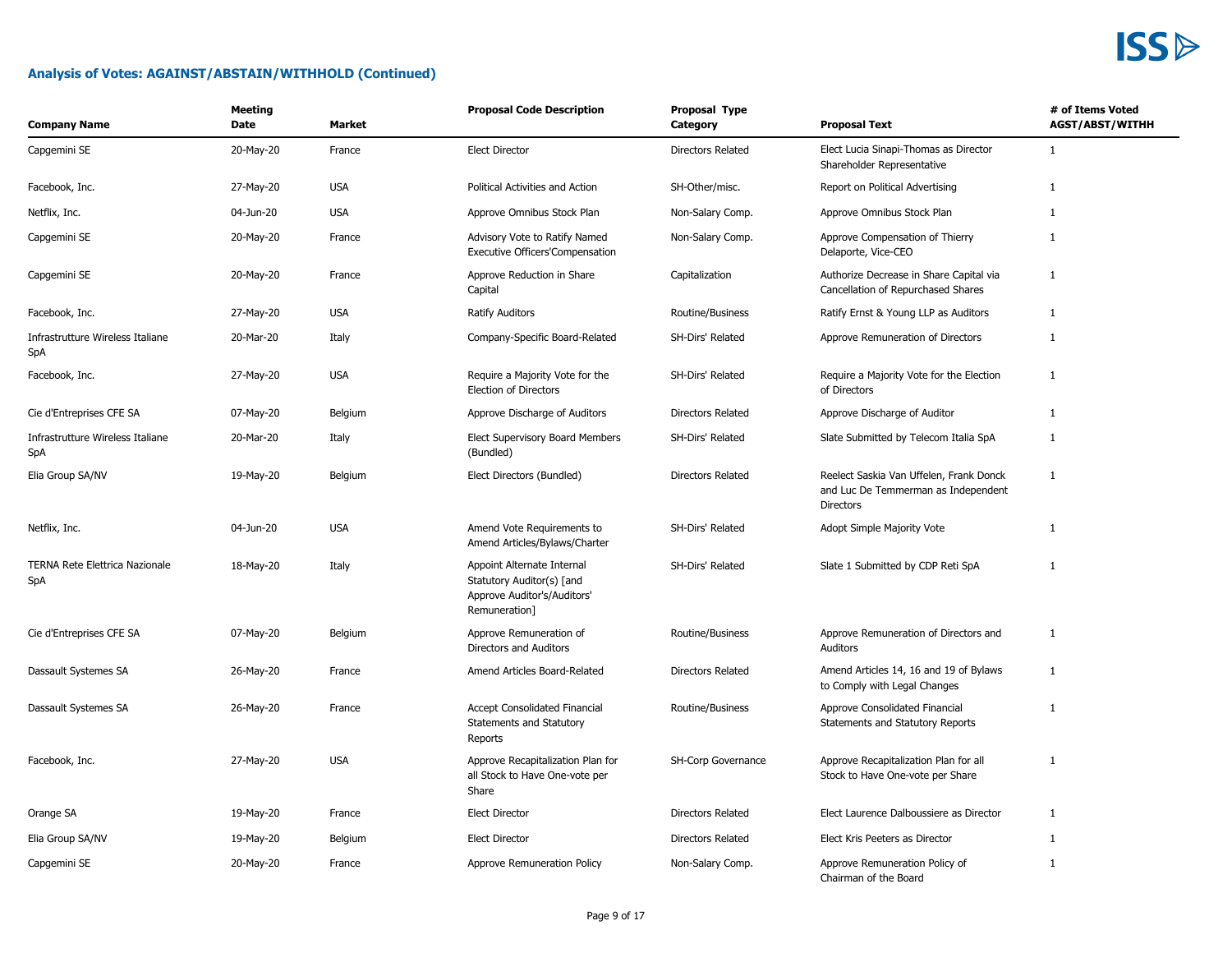

| <b>Company Name</b>                     | Meeting<br>Date | Market     | <b>Proposal Code Description</b>                                                                                                      | Proposal Type<br>Category | <b>Proposal Text</b>                                                                                                                                                 | # of Items Voted<br><b>AGST/ABST/WITHH</b> |
|-----------------------------------------|-----------------|------------|---------------------------------------------------------------------------------------------------------------------------------------|---------------------------|----------------------------------------------------------------------------------------------------------------------------------------------------------------------|--------------------------------------------|
| Capgemini SE                            | 20-May-20       | France     | Authorize Board to Set Issue<br>Price for 10 Percent of Issued<br>Capital Pursuant to Issue<br>Authority without Preemptive<br>Rights | Capitalization            | Authorize Board to Set Issue Price for 10<br>Percent Per Year of Issued Capital<br>Pursuant to Issue Authority without<br>Preemptive Rights Under Items 25 and<br>26 | $\mathbf{1}$                               |
| Infrastrutture Wireless Italiane<br>SpA | 06-Apr-20       | Italy      | Approve Remuneration Policy                                                                                                           | Non-Salary Comp.          | Approve Remuneration Policy and<br>Second Section of the Remuneration<br>Report                                                                                      | 1                                          |
| Capgemini SE                            | 20-May-20       | France     | Approve Remuneration Policy                                                                                                           | Non-Salary Comp.          | Approve Remuneration Policy of CEO                                                                                                                                   | 1                                          |
| Cie d'Entreprises CFE SA                | 07-May-20       | Belgium    | <b>Elect Director</b>                                                                                                                 | <b>Directors Related</b>  | Reelect Christian Labeyrie as Director                                                                                                                               | 1                                          |
| Capgemini SE                            | 20-May-20       | France     | <b>Ratify Auditors</b>                                                                                                                | Routine/Business          | Renew Appointment of<br>PricewaterhouseCoopers Audit as<br>Auditor                                                                                                   | $\mathbf{1}$                               |
| Amazon.com, Inc.                        | 27-May-20       | <b>USA</b> | Miscellaneous -- Environmental &<br>Social Counterproposal                                                                            | Social Proposal           | Report on Viewpoint Discrimination                                                                                                                                   | $\mathbf{1}$                               |
| Digital Realty Trust, Inc.              | 08-Jun-20       | <b>USA</b> | Advisory Vote to Ratify Named<br><b>Executive Officers'Compensation</b>                                                               | Non-Salary Comp.          | Advisory Vote to Ratify Named Executive<br>Officers' Compensation                                                                                                    | 1                                          |
| <b>OSRAM Licht AG</b>                   | 03-Nov-20       | Germany    | Elect Supervisory Board Member                                                                                                        | <b>Directors Related</b>  | Elect Johann Christian Eitner to the<br>Supervisory Board                                                                                                            | $\mathbf{1}$                               |
| Dassault Systemes SA                    | 26-May-20       | France     | Approve Special Auditors' Report<br>Regarding Related-Party<br>Transactions                                                           | Routine/Business          | Approve Auditors' Special Report on<br>Related-Party Transactions Mentioning<br>the Absence of New Transactions                                                      | 1                                          |
| Capgemini SE                            | 20-May-20       | France     | Approve Restricted Stock Plan                                                                                                         | Non-Salary Comp.          | Authorize up to 1.2 Percent of Issued<br>Capital for Use in Restricted Stock Plans<br>Under Performance Conditions Reserved<br>for Employees and Executive Officers  | 1                                          |
| Capgemini SE                            | 20-May-20       | France     | Approve Qualified Employee<br>Stock Purchase Plan                                                                                     | Non-Salary Comp.          | Authorize Capital Issuances for Use in<br>Employee Stock Purchase Plans                                                                                              | $\mathbf{1}$                               |
| Amazon.com, Inc.                        | 27-May-20       | <b>USA</b> | Miscellaneous Proposal --<br>Environmental & Social                                                                                   | Social Proposal           | Report on Products Promoting Hate<br>Speech and Sales of Offensive Products                                                                                          | $\mathbf{1}$                               |
| Dassault Systemes SA                    | 26-May-20       | France     | Company Specific Organization<br>Related                                                                                              | Reorg. and Mergers        | Delegate Power to the Board to Carry<br>Mergers by Absorption                                                                                                        | $\mathbf{1}$                               |
| Cie d'Entreprises CFE SA                | 07-May-20       | Belgium    | Approve Financial Statements,<br>Allocation of Income, and<br>Discharge Directors                                                     | Routine/Business          | Approve Financial Statements and<br>Allocation of Income                                                                                                             | $\mathbf{1}$                               |
| Capgemini SE                            | 20-May-20       | France     | Authorize Share Repurchase<br>Program                                                                                                 | Capitalization            | Authorize Repurchase of Up to 10<br>Percent of Issued Share Capital                                                                                                  | $\mathbf{1}$                               |
| Dassault Systemes SA                    | 26-May-20       | France     | <b>Elect Director</b>                                                                                                                 | <b>Directors Related</b>  | Reelect Marie-Helene Habert-Dassault as<br>Director                                                                                                                  | 1                                          |
| Dassault Systemes SA                    | 26-May-20       | France     | Approve Executive Share Option<br>Plan                                                                                                | Non-Salary Comp.          | Authorize up to 4 Percent of Issued<br>Capital for Use in Stock Option Plans                                                                                         | $\mathbf{1}$                               |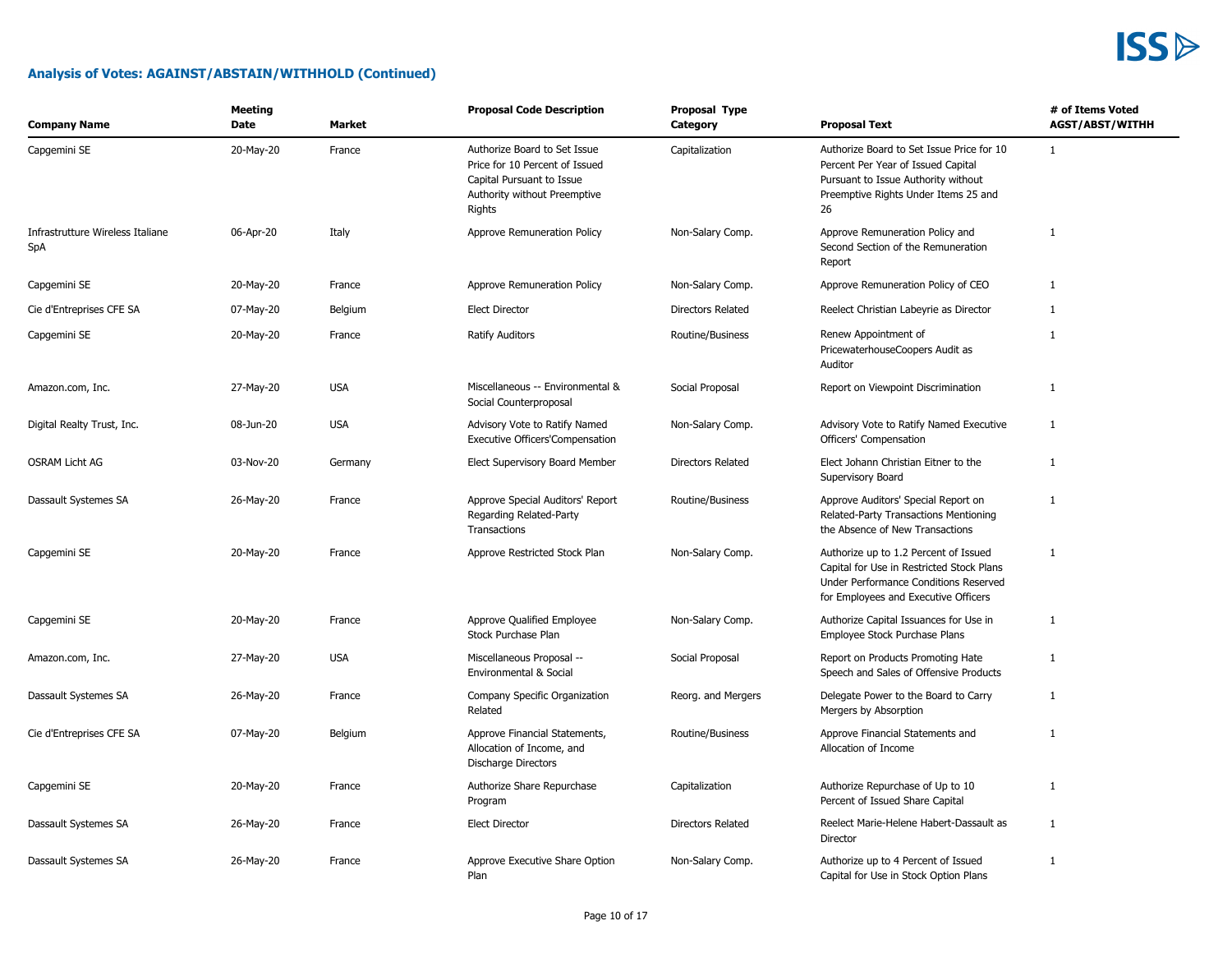#### **Analysis of Votes Against Policy**

**There are no votes against policy.**

#### **Analysis of Votes Against Management**

| <b>Company Name</b>        | <b>Meeting</b><br>Date | <b>Market</b> | <b>Proposal Code Description</b>                                                               | Proposal Type<br>Category | <b>Proposal Text</b>                                                                                                                                                                                                                                            | # of items voted AGST<br>Mgmt |
|----------------------------|------------------------|---------------|------------------------------------------------------------------------------------------------|---------------------------|-----------------------------------------------------------------------------------------------------------------------------------------------------------------------------------------------------------------------------------------------------------------|-------------------------------|
| Capgemini SE               | 20-May-20              | France        | Advisory Vote to Ratify Named<br>Executive<br>Officers'Compensation                            | Non-Salary Comp.          | Approve Compensation of Paul Hermelin,<br>Chairman and CEO                                                                                                                                                                                                      | $\mathbf{1}$                  |
| Aena S.M.E. SA             | 29-Oct-20              | Spain         | <b>Elect Director</b>                                                                          | Directors Related         | Elect Francisco Javier Marin San Andres as<br>Director                                                                                                                                                                                                          | 1                             |
| Dassault Systemes SA       | 26-May-20              | France        | Advisory Vote to Ratify Named<br>Executive<br>Officers'Compensation                            | Non-Salary Comp.          | Approve Compensation of Bernard Charles,<br>Vice-Chairman and CEO                                                                                                                                                                                               | $\mathbf{1}$                  |
| Dassault Systemes SA       | 26-May-20              | France        | <b>Elect Director</b>                                                                          | <b>Directors Related</b>  | Reelect Laurence Lescourret as Director                                                                                                                                                                                                                         | $\mathbf{1}$                  |
| Dassault Systemes SA       | 26-May-20              | France        | Company Specific Organization<br>Related                                                       | Reorg. and Mergers        | Delegate Power to the Board to Acquire Certain<br>Assets of Another Company                                                                                                                                                                                     | $\mathbf{1}$                  |
| Capgemini SE               | 20-May-20              | France        | <b>Elect Director</b>                                                                          | <b>Directors Related</b>  | Reelect Sian Herbert-Jones as Director                                                                                                                                                                                                                          | $\mathbf{1}$                  |
| Digital Realty Trust, Inc. | 08-Jun-20              | <b>USA</b>    | <b>Ratify Auditors</b>                                                                         | Routine/Business          | Ratify KPMG LLP as Auditors                                                                                                                                                                                                                                     | 1                             |
| Aena S.M.E. SA             | 29-Oct-20              | Spain         | Company-Specific --<br>Miscellaneous                                                           | SH-Routine/Business       | Approve Instructions to the Board to Present<br>the Climate Action Plan at the 2021 AGM and<br>Updated Climate Action Reports at the AGM<br>that May be Held as from 2022 (Inclusive) and<br>to Submit them to a Consultative Vote as a<br>Separate Agenda Item | $\mathbf{1}$                  |
| Cie d'Entreprises CFE SA   | 07-May-20              | Belgium       | <b>Elect Director</b>                                                                          | Directors Related         | Reelect Philippe Delusinne as Director                                                                                                                                                                                                                          | 1                             |
| Equinix, Inc.              | 18-Jun-20              | <b>USA</b>    | <b>Ratify Auditors</b>                                                                         | Routine/Business          | Ratify PricewaterhouseCoopers LLP as Auditors                                                                                                                                                                                                                   | -1                            |
| Seche Environnement SA     | 30-Apr-20              | France        | Approve Transaction with a<br><b>Related Party</b>                                             | Reorg. and Mergers        | Approve Transaction with Joel Seche Re:<br>Acquisition of One Share Seche Alliance                                                                                                                                                                              | $\mathbf{1}$                  |
| Capgemini SE               | 20-May-20              | France        | Authorize Capital Increase of up<br>to 10 Percent of Issued Capital<br>for Future Acquisitions | Capitalization            | Authorize Capital Increase of up to 10 Percent<br>of Issued Capital for Contributions in Kind                                                                                                                                                                   | -1                            |
| Dassault Systemes SA       | 26-May-20              | France        | Authorize Filing of Required<br>Documents/Other Formalities                                    | Routine/Business          | Authorize Filing of Required Documents/Other<br>Formalities                                                                                                                                                                                                     | 1                             |
| Seche Environnement SA     | 30-Apr-20              | France        | Approve Transaction with a<br><b>Related Party</b>                                             | Reorg. and Mergers        | Approve Transaction with Joel Seche Re:<br>Acquisition of Shares Seche Eco-Industries                                                                                                                                                                           | $\mathbf{1}$                  |
| Capgemini SE               | 20-May-20              | France        | Approve Qualified Employee<br>Stock Purchase Plan                                              | Non-Salary Comp.          | Authorize Capital Issuances for Use in<br>Employee Stock Purchase Plans Reserved for<br>Employees of International Subsidiaries                                                                                                                                 | 1                             |
| Cellnex Telecom SA         | 20-Jul-20              | Spain         | Approve Stock/Cash Award to<br>Executive                                                       | Non-Salary Comp.          | Approve Extraordinary Bonus for CEO                                                                                                                                                                                                                             | 1                             |
| Apple Inc.                 | 26-Feb-20              | <b>USA</b>    | Amend Proxy Access Right                                                                       | SH-Dirs' Related          | Proxy Access Amendments                                                                                                                                                                                                                                         | 1                             |
| Digital Realty Trust, Inc. | 27-Feb-20              | <b>USA</b>    | Adjourn Meeting                                                                                | Antitakeover Related      | Adjourn Meeting                                                                                                                                                                                                                                                 | 1                             |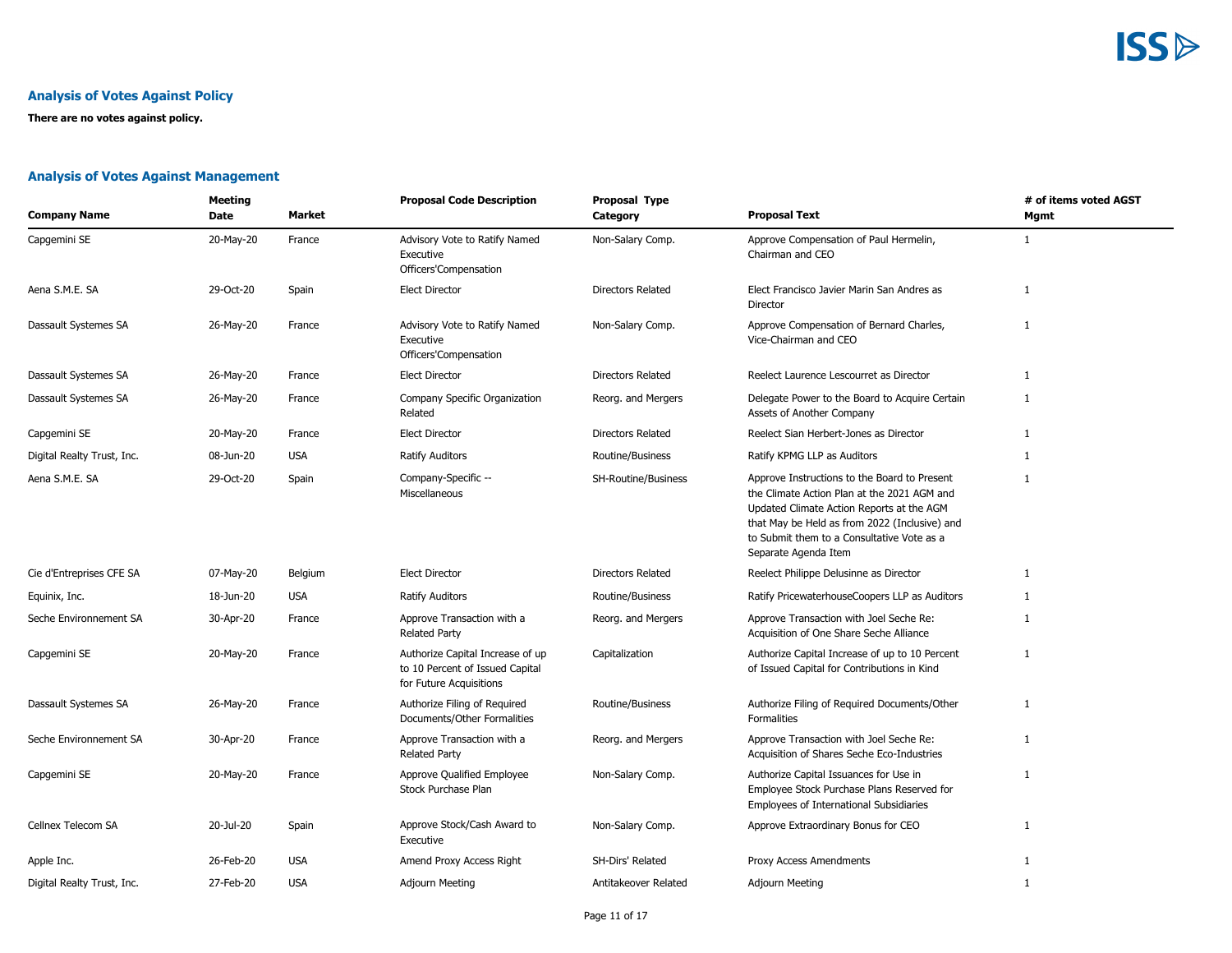| <b>Company Name</b>        | <b>Meeting</b><br>Date | Market     | <b>Proposal Code Description</b>                                                       | Proposal Type<br>Category  | <b>Proposal Text</b>                                                                                                                       | # of items voted AGST<br>Mgmt |
|----------------------------|------------------------|------------|----------------------------------------------------------------------------------------|----------------------------|--------------------------------------------------------------------------------------------------------------------------------------------|-------------------------------|
| Dassault Systemes SA       | 26-May-20              | France     | Company Specific Organization<br>Related                                               | Reorg. and Mergers         | Pursuant to Item 17 Above, Delegate Power to<br>the Board to Issue Shares in Connection with<br>Mergers by Absorption                      | $\mathbf{1}$                  |
| Facebook, Inc.             | 27-May-20              | <b>USA</b> | Approve Remuneration of<br>Executive Directors and/or<br>Non-Executive Directors       | Non-Salary Comp.           | Approve Non-Employee Director Compensation<br>Policy                                                                                       | $\mathbf{1}$                  |
| Cie d'Entreprises CFE SA   | 07-May-20              | Belgium    | <b>Elect Director</b>                                                                  | <b>Directors Related</b>   | Reelect Pas De Mots SRL, Represented by Leen<br>Geirnaerd, as Director                                                                     | 1                             |
| Capgemini SE               | 20-May-20              | France     | Authorize Issuance of Equity or<br>Equity-Linked Securities with<br>Preemptive Rights  | Capitalization             | Authorize Issuance of Equity or Equity-Linked<br>Securities with Preemptive Rights up to<br>Aggregate Nominal Amount of EUR 540 Million    | $\mathbf{1}$                  |
| Capgemini SE               | 20-May-20              | France     | Approve Remuneration Policy                                                            | Non-Salary Comp.           | Approve Remuneration Policy of Vice-CEOs                                                                                                   | $\mathbf{1}$                  |
| Dassault Systemes SA       | 26-May-20              | France     | Company Specific Organization<br>Related                                               | Reorg. and Mergers         | Pursuant to Item 21 Above, Delegate Power to<br>the Board to Issue Shares in Connection with<br>Acquisitions                               | $\mathbf{1}$                  |
| Seche Environnement SA     | 30-Apr-20              | France     | Approve Transaction with a<br><b>Related Party</b>                                     | Reorg. and Mergers         | Approve Transaction with Joel Seche Re:<br>Acquisition of Shares Seche Eco Services                                                        | $\mathbf{1}$                  |
| Netflix, Inc.              | 04-Jun-20              | <b>USA</b> | <b>Political Contributions</b><br>Disclosure                                           | SH-Other/misc.             | Report on Political Contributions                                                                                                          | $\mathbf{1}$                  |
| Capgemini SE               | 20-May-20              | France     | Approve Special Auditors'<br>Report Regarding Related-Party<br>Transactions            | <b>Routine/Business</b>    | Approve Auditors' Special Report on<br>Related-Party Transactions                                                                          | $\mathbf{1}$                  |
| Dassault Systemes SA       | 26-May-20              | France     | Advisory Vote to Ratify Named<br>Executive<br>Officers'Compensation                    | Non-Salary Comp.           | Approve Compensation of Charles Edelstenne,<br>Chairman of the Board                                                                       | 1                             |
| Amazon.com, Inc.           | 27-May-20              | <b>USA</b> | Require Independent Board<br>Chairman                                                  | <b>SH-Routine/Business</b> | Require Independent Board Chairman                                                                                                         | $\mathbf{1}$                  |
| Amazon.com, Inc.           | 27-May-20              | <b>USA</b> | Community - Environment<br>Impact                                                      | SH-Health/Environ.         | Report on Management of Food Waste                                                                                                         | $\mathbf{1}$                  |
| Amazon.com, Inc.           | 27-May-20              | <b>USA</b> | Miscellaneous Proposal --<br>Environmental & Social                                    | Social Proposal            | Report on Customers' Use of its Surveillance<br>and Computer Vision Products or Cloud-Based<br>Services                                    | $\mathbf{1}$                  |
| Capgemini SE               | 20-May-20              | France     | Approve Remuneration Policy                                                            | Non-Salary Comp.           | Approve Remuneration Policy of Chairman and<br>CEO                                                                                         | $\mathbf{1}$                  |
| Digital Realty Trust, Inc. | 08-Jun-20              | <b>USA</b> | <b>Elect Director</b>                                                                  | <b>Directors Related</b>   | Elect Director Laurence A. Chapman                                                                                                         | $\mathbf{1}$                  |
| Capgemini SE               | 20-May-20              | France     | Approve Issuance of Equity or<br>Equity-Linked Securities without<br>Preemptive Rights | Capitalization             | Authorize Issuance of Equity or Equity-Linked<br>Securities without Preemptive Rights up to<br>Aggregate Nominal Amount of EUR 135 Million | $\mathbf{1}$                  |
| Dassault Systemes SA       | 26-May-20              | France     | Company Specific Organization<br>Related                                               | Reorg. and Mergers         | Pursuant to Item 19 Above, Delegate Power to<br>the Board to Issue Shares in Connection with<br>Spin-Off Agreements                        | $\mathbf{1}$                  |
| Facebook, Inc.             | 27-May-20              | <b>USA</b> | Require Independent Board<br>Chairman                                                  | SH-Routine/Business        | Require Independent Board Chair                                                                                                            | $\mathbf{1}$                  |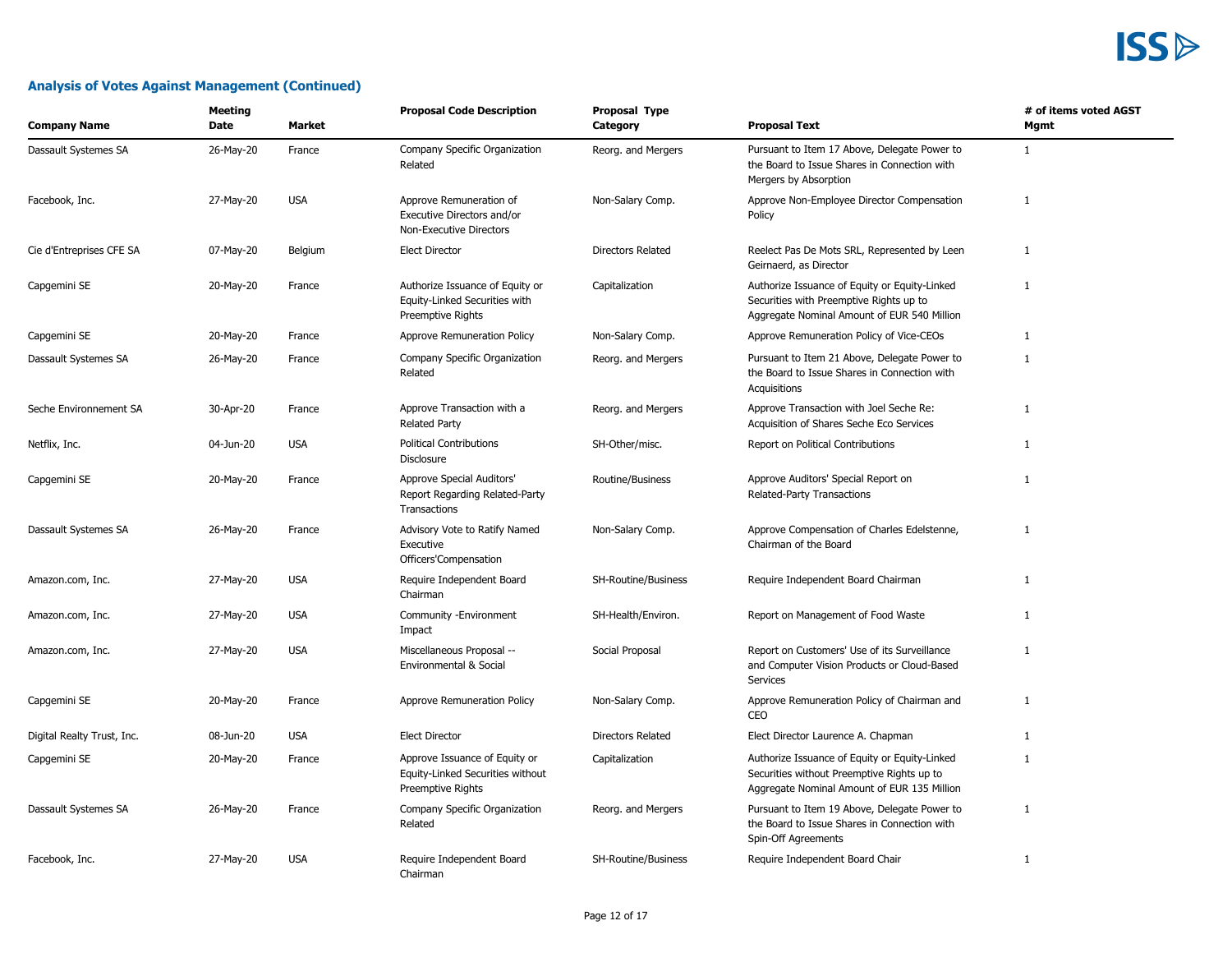#### **Analysis of Votes Against Management (Continued)**

| <b>Company Name</b>        | Meeting<br>Date | <b>Market</b> | <b>Proposal Code Description</b>                                                                                                 | <b>Proposal Type</b><br>Category | <b>Proposal Text</b>                                                                                                                     | # of items voted AGST<br>Mgmt |
|----------------------------|-----------------|---------------|----------------------------------------------------------------------------------------------------------------------------------|----------------------------------|------------------------------------------------------------------------------------------------------------------------------------------|-------------------------------|
| Cie d'Entreprises CFE SA   | 07-May-20       | Belgium       | Approve Discharge of Board and<br>President                                                                                      | Directors Related                | Approve Discharge of Directors                                                                                                           | $\mathbf{1}$                  |
| Digital Realty Trust, Inc. | 08-Jun-20       | <b>USA</b>    | <b>Elect Director</b>                                                                                                            | Directors Related                | Elect Director Kevin J. Kennedy                                                                                                          | $\mathbf{1}$                  |
| Teladoc Health, Inc.       | 29-Oct-20       | <b>USA</b>    | <b>Adjourn Meeting</b>                                                                                                           | Antitakeover Related             | <b>Adjourn Meeting</b>                                                                                                                   | 1                             |
| Orange Belgium SA          | 06-May-20       | Belgium       | <b>Elect Director</b>                                                                                                            | <b>Directors Related</b>         | Elect Clarisse Heriard Dubreuil as Director                                                                                              | 1                             |
| Capgemini SE               | 20-May-20       | France        | <b>Elect Director</b>                                                                                                            | <b>Directors Related</b>         | Elect Claire Sauvanaud as Director Shareholder<br>Representative                                                                         | 1                             |
| Amazon.com, Inc.           | 27-May-20       | <b>USA</b>    | Miscellaneous Proposal --<br>Environmental & Social                                                                              | Social Proposal                  | Report on Potential Human Rights Impacts of<br>Customers' Use of Rekognition                                                             | 1                             |
| Netflix, Inc.              | 04-Jun-20       | <b>USA</b>    | Ratify Auditors                                                                                                                  | Routine/Business                 | Ratify Ernst & Young LLP as Auditor                                                                                                      | $\mathbf{1}$                  |
| Capgemini SE               | 20-May-20       | France        | <b>Elect Director</b>                                                                                                            | Directors Related                | Elect Aiman Ezzat as Director                                                                                                            | $\mathbf{1}$                  |
| Dassault Systemes SA       | 26-May-20       | France        | Company Specific Organization<br>Related                                                                                         | Reorg. and Mergers               | Delegate Power to the Board to Carry Spin-Off<br>Agreements                                                                              | 1                             |
| Capgemini SE               | 20-May-20       | France        | Approve Remuneration Policy                                                                                                      | Non-Salary Comp.                 | Approve Remuneration Policy of Directors                                                                                                 | $\mathbf{1}$                  |
| Capgemini SE               | 20-May-20       | France        | Authorize Board to Increase<br>Capital in the Event of Demand<br><b>Exceeding Amounts Submitted</b><br>to Shareholder Vote Above | Capitalization                   | Authorize Board to Increase Capital in the<br>Event of Additional Demand Related to<br>Delegation Submitted to Shareholder Vote<br>Above | $\mathbf{1}$                  |
| Capgemini SE               | 20-May-20       | France        | Authorize Filing of Required<br>Documents/Other Formalities                                                                      | Routine/Business                 | Authorize Filing of Required Documents/Other<br>Formalities                                                                              | $\mathbf{1}$                  |
| Amazon.com, Inc.           | 27-May-20       | <b>USA</b>    | Human Rights Risk Assessment                                                                                                     | SH-Soc./Human<br>Rights          | Human Rights Risk Assessment                                                                                                             | $\mathbf{1}$                  |
| Netflix, Inc.              | 04-Jun-20       | <b>USA</b>    | Advisory Vote to Ratify Named<br>Executive<br>Officers'Compensation                                                              | Non-Salary Comp.                 | Advisory Vote to Ratify Named Executive<br>Officers' Compensation                                                                        | $\mathbf{1}$                  |
| Cie d'Entreprises CFE SA   | 07-May-20       | Belgium       | Advisory Vote to Ratify Named<br>Executive<br>Officers'Compensation                                                              | Non-Salary Comp.                 | Approve Remuneration Report                                                                                                              | 1                             |
| Teladoc Health, Inc.       | 29-Oct-20       | <b>USA</b>    | Increase Authorized Common<br><b>Stock</b>                                                                                       | Capitalization                   | Increase Authorized Common Stock                                                                                                         | $\mathbf{1}$                  |
| Orange Belgium SA          | 06-May-20       | Belgium       | Advisory Vote to Ratify Named<br>Executive<br>Officers'Compensation                                                              | Non-Salary Comp.                 | Approve Remuneration Report                                                                                                              | 1                             |
| Dassault Systemes SA       | 26-May-20       | France        | Authorize Share Repurchase<br>Program                                                                                            | Capitalization                   | Authorize Repurchase of Up to 5 Million Shares                                                                                           | $\mathbf{1}$                  |
| Facebook, Inc.             | 27-May-20       | <b>USA</b>    | Gender Pay Gap                                                                                                                   | SH-Other/misc.                   | Report on Median Gender/Racial Pay Gap                                                                                                   | $\mathbf{1}$                  |
| Dassault Systemes SA       | 26-May-20       | France        | Advisory Vote to Ratify Named<br>Executive<br>Officers'Compensation                                                              | Non-Salary Comp.                 | Approve Compensation Report of Corporate<br><b>Officers</b>                                                                              | 1                             |
| Netflix, Inc.              | 04-Jun-20       | <b>USA</b>    | Miscellaneous -- Environmental<br>& Social Counterproposal                                                                       | Social Proposal                  | Report on Risks of Omitting Viewpoint and<br>Ideology from EEO Policy                                                                    | $\mathbf{1}$                  |
| Aena S.M.E. SA             | 29-Oct-20       | Spain         | <b>Elect Director</b>                                                                                                            | Directors Related                | Reelect Jaime Terceiro Lomba as Director                                                                                                 | 1                             |

Page 13 of 17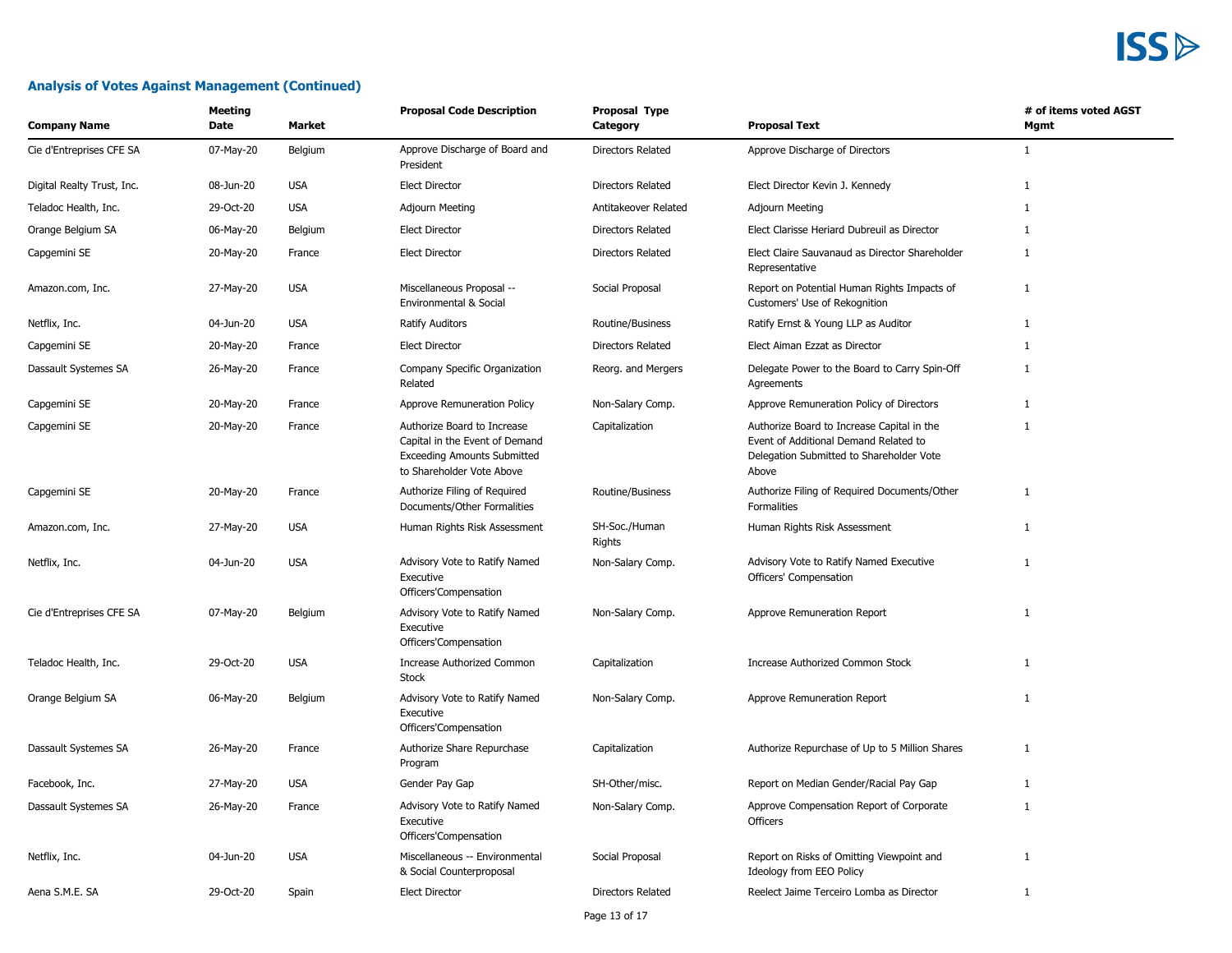| <b>Company Name</b>      | <b>Meeting</b><br>Date | <b>Market</b> | <b>Proposal Code Description</b>                                              | <b>Proposal Type</b><br>Category | <b>Proposal Text</b>                                                                                            | # of items voted AGST<br>Mgmt |
|--------------------------|------------------------|---------------|-------------------------------------------------------------------------------|----------------------------------|-----------------------------------------------------------------------------------------------------------------|-------------------------------|
| Teladoc Health, Inc.     | 29-Oct-20              | <b>USA</b>    | Approve Acquisition OR Issue<br>Shares in Connection with<br>Acquisition      | Reorg. and Mergers               | Issue Shares in Connection with Merger                                                                          | $\mathbf{1}$                  |
| Orange SA                | 19-May-20              | France        | Advisory Vote to Ratify Named<br>Executive<br>Officers'Compensation           | Non-Salary Comp.                 | Approve Compensation of Ramon Fernandez,<br>Vice-CEO                                                            | 1                             |
| Capgemini SE             | 20-May-20              | France        | Ratify Auditors                                                               | Routine/Business                 | Appoint Mazars as Auditor                                                                                       | $\mathbf{1}$                  |
| Dassault Systemes SA     | 26-May-20              | France        | Approve Allocation of Income<br>and Dividends                                 | Routine/Business                 | Approve Allocation of Income and Dividends of<br>EUR 0.70 per Share                                             | $\mathbf{1}$                  |
| Seche Environnement SA   | 30-Apr-20              | France        | Approve Transaction with a<br><b>Related Party</b>                            | Reorg. and Mergers               | Approve Transaction with Joel Seche Re:<br>Acquisition of Shares Seche Transports                               | $\mathbf{1}$                  |
| Elia Group SA/NV         | 19-May-20              | Belgium       | Elect Directors (Bundled)                                                     | <b>Directors Related</b>         | Elect Geert Versnick and Luc Hujoel as<br><b>Directors</b>                                                      | $\mathbf{1}$                  |
| Capgemini SE             | 20-May-20              | France        | Advisory Vote to Ratify Named<br>Executive<br>Officers'Compensation           | Non-Salary Comp.                 | Approve Compensation of Aiman Ezzat,<br>Vice-CEO                                                                | $\mathbf{1}$                  |
| Dassault Systemes SA     | 26-May-20              | France        | Approve Remuneration of<br>Directors and/or Committee<br>Members              | <b>Directors Related</b>         | Approve Remuneration of Directors in the<br>Aggregate Amount of EUR 800,000                                     | $\mathbf{1}$                  |
| Orange SA                | 19-May-20              | France        | <b>Elect Director</b>                                                         | <b>Directors Related</b>         | Elect Frederic Sanchez as Director                                                                              | $\mathbf{1}$                  |
| Orange SA                | 19-May-20              | France        | Advisory Vote to Ratify Named<br>Executive<br>Officers'Compensation           | Non-Salary Comp.                 | Approve Compensation of Gervais Pellissier,<br>Vice-CEO                                                         | $\mathbf{1}$                  |
| Capgemini SE             | 20-May-20              | France        | Amend Articles/Bylaws/Charter<br>-- Non-Routine                               | Routine/Business                 | Amend Articles 7 and 17 of Bylaws to Comply<br>with Legal Changes                                               | $\mathbf{1}$                  |
| Dassault Systemes SA     | 26-May-20              | France        | Approve Qualified Employee<br>Stock Purchase Plan                             | Non-Salary Comp.                 | Authorize Capital Issuances for Use in<br>Employee Stock Purchase Plans                                         | $\mathbf{1}$                  |
| Equinix, Inc.            | 18-Jun-20              | <b>USA</b>    | <b>Elect Director</b>                                                         | <b>Directors Related</b>         | Elect Director Nanci Caldwell                                                                                   | $\mathbf{1}$                  |
| Capgemini SE             | 20-May-20              | France        | Advisory Vote to Ratify Named<br>Executive<br>Officers'Compensation           | Non-Salary Comp.                 | Approve Compensation Report of Corporate<br>Officers                                                            | $\mathbf{1}$                  |
| Facebook, Inc.           | 27-May-20              | <b>USA</b>    | Require Environmental/Social<br>Issue Qualifications for Director<br>Nominees | SH-Dirs' Related                 | Require Independent Director Nominee with<br>Human and/or Civil Rights Experience                               | $\mathbf{1}$                  |
| Facebook, Inc.           | 27-May-20              | <b>USA</b>    | Human Rights Risk Assessment                                                  | SH-Soc./Human<br>Rights          | Report on Civil and Human Rights Risk<br>Assessment                                                             | $\mathbf{1}$                  |
| Infineon Technologies AG | 20-Feb-20              | Germany       | <b>Ratify Auditors</b>                                                        | Routine/Business                 | Ratify KPMG AG as Auditors for Fiscal 2020                                                                      | $\mathbf{1}$                  |
| Apple Inc.               | 26-Feb-20              | <b>USA</b>    | Link Executive Pay to Social<br>Criteria                                      | SH-Compensation                  | Assess Feasibility of Including Sustainability as<br>a Performance Measure for Senior Executive<br>Compensation | 1                             |
| Capgemini SE             | 20-May-20              | France        | <b>Elect Director</b>                                                         | <b>Directors Related</b>         | Elect Belen Moscoso del Prado Lopez-Doriga as<br>Director                                                       | $\mathbf{1}$                  |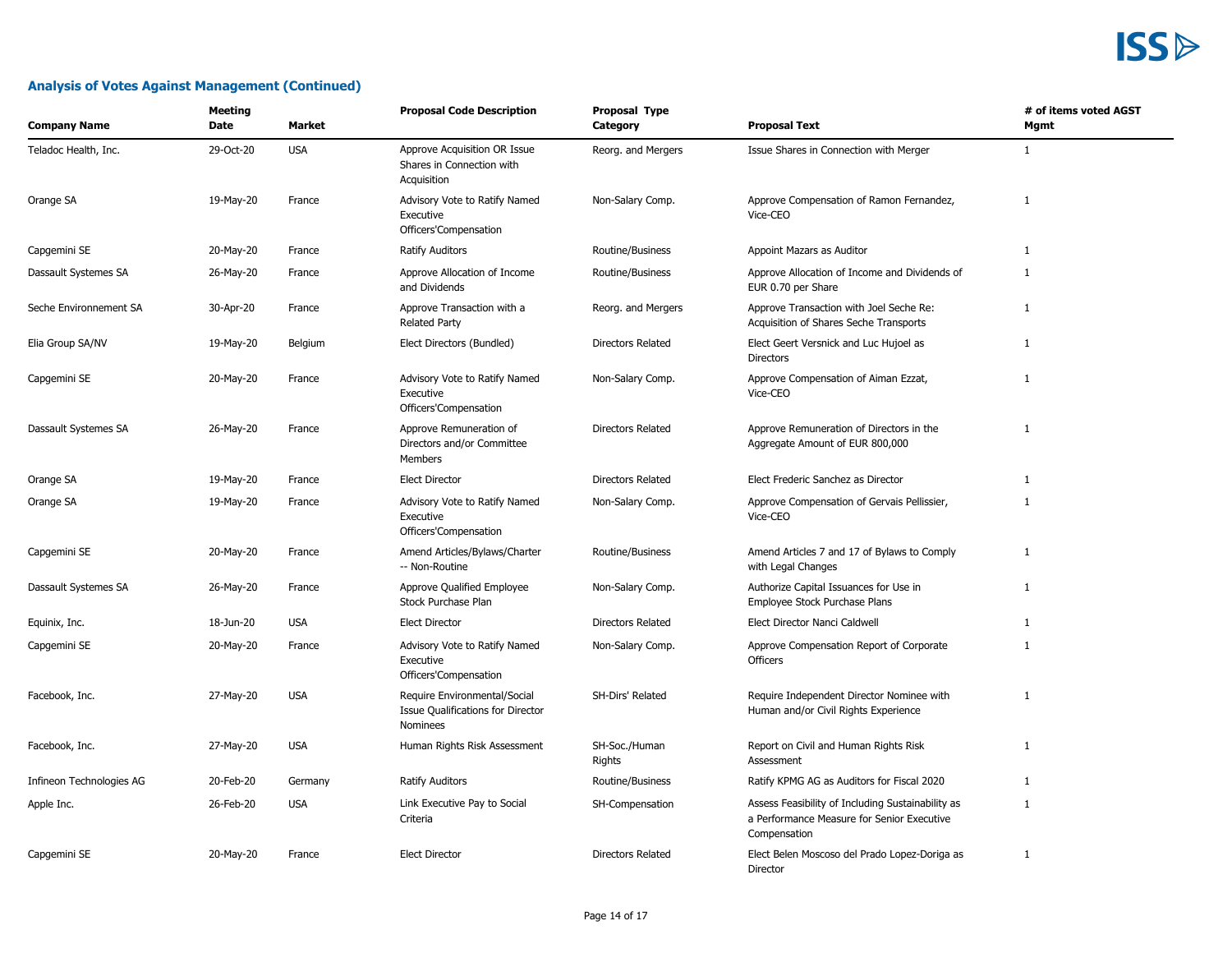| Meeting<br><b>Company Name</b><br>Date |           | <b>Market</b> | <b>Proposal Code Description</b>                                                    | <b>Proposal Type</b><br>Category | <b>Proposal Text</b>                                                                                                                   | # of items voted AGST<br>Mgmt |  |
|----------------------------------------|-----------|---------------|-------------------------------------------------------------------------------------|----------------------------------|----------------------------------------------------------------------------------------------------------------------------------------|-------------------------------|--|
| Dassault Systemes SA                   | 26-May-20 | France        | Accept Financial Statements and<br><b>Statutory Reports</b>                         | Routine/Business                 | Approve Financial Statements and Statutory<br>Reports                                                                                  | $\mathbf{1}$                  |  |
| Dassault Systemes SA                   | 26-May-20 | France        | Approve Remuneration Policy                                                         | Non-Salary Comp.                 | Approve Remuneration Policy of Corporate<br><b>Officers</b>                                                                            | $\mathbf{1}$                  |  |
| Capgemini SE                           | 20-May-20 | France        | Authorize Capitalization of<br>Reserves for Bonus Issue or<br>Increase in Par Value | Capitalization                   | Authorize Capitalization of Reserves of Up to<br>EUR 1.5 Billion for Bonus Issue or Increase in<br>Par Value                           | $\mathbf{1}$                  |  |
| Dassault Systemes SA                   | 26-May-20 | France        | Approve Reduction in Share<br>Capital                                               | Capitalization                   | Authorize Decrease in Share Capital via<br>Cancellation of Repurchased Shares                                                          | $\mathbf{1}$                  |  |
| Facebook, Inc.                         | 27-May-20 | <b>USA</b>    | Miscellaneous Proposal --<br>Environmental & Social                                 | Social Proposal                  | Report on Online Child Sexual Exploitation                                                                                             | $\mathbf{1}$                  |  |
| Capgemini SE                           | 20-May-20 | France        | Approve Issuance of Shares for<br>a Private Placement                               | Capitalization                   | Approve Issuance of Equity or Equity-Linked<br>Securities for Private Placements, up to<br>Aggregate Nominal Amount of EUR 135 Million | $\mathbf{1}$                  |  |
| Cie d'Entreprises CFE SA               | 07-May-20 | Belgium       | <b>Accept Consolidated Financial</b><br>Statements and Statutory<br>Reports         | Routine/Business                 | Accept Consolidated Financial Statements and<br><b>Statutory Reports</b>                                                               | $\mathbf{1}$                  |  |
| Capgemini SE                           | 20-May-20 | France        | <b>Elect Director</b>                                                               | <b>Directors Related</b>         | Elect Lucia Sinapi-Thomas as Director<br>Shareholder Representative                                                                    | $\mathbf{1}$                  |  |
| Facebook, Inc.                         | 27-May-20 | <b>USA</b>    | Political Activities and Action                                                     | SH-Other/misc.                   | Report on Political Advertising                                                                                                        | $\mathbf{1}$                  |  |
| Netflix, Inc.                          | 04-Jun-20 | <b>USA</b>    | Approve Omnibus Stock Plan                                                          | Non-Salary Comp.                 | Approve Omnibus Stock Plan                                                                                                             | 1                             |  |
| Capgemini SE                           | 20-May-20 | France        | Advisory Vote to Ratify Named<br>Executive<br>Officers'Compensation                 | Non-Salary Comp.                 | Approve Compensation of Thierry Delaporte,<br>Vice-CEO                                                                                 | $\mathbf{1}$                  |  |
| Capgemini SE                           | 20-May-20 | France        | Approve Reduction in Share<br>Capital                                               | Capitalization                   | Authorize Decrease in Share Capital via<br>Cancellation of Repurchased Shares                                                          | $\mathbf{1}$                  |  |
| Facebook, Inc.                         | 27-May-20 | <b>USA</b>    | <b>Ratify Auditors</b>                                                              | Routine/Business                 | Ratify Ernst & Young LLP as Auditors                                                                                                   | 1                             |  |
| Facebook, Inc.                         | 27-May-20 | <b>USA</b>    | Require a Majority Vote for the<br><b>Election of Directors</b>                     | <b>SH-Dirs' Related</b>          | Require a Majority Vote for the Election of<br>Directors                                                                               | $\mathbf{1}$                  |  |
| Cie d'Entreprises CFE SA               | 07-May-20 | Belgium       | Approve Discharge of Auditors                                                       | <b>Directors Related</b>         | Approve Discharge of Auditor                                                                                                           | 1                             |  |
| Amazon.com, Inc.                       | 27-May-20 | <b>USA</b>    | Political Lobbying Disclosure                                                       | SH-Other/misc.                   | Report on Lobbying Payments and Policy                                                                                                 | $\mathbf{1}$                  |  |
| Aena S.M.E. SA                         | 29-Oct-20 | Spain         | Amend Articles/Bylaws/Charter<br>-- Non-Routine                                     | SH-Routine/Business              | Add New Article 50 bis                                                                                                                 | $\mathbf{1}$                  |  |
| Elia Group SA/NV                       | 19-May-20 | Belgium       | Elect Directors (Bundled)                                                           | <b>Directors Related</b>         | Reelect Saskia Van Uffelen, Frank Donck and<br>Luc De Temmerman as Independent Directors                                               | $\mathbf{1}$                  |  |
| Netflix, Inc.                          | 04-Jun-20 | <b>USA</b>    | Amend Vote Requirements to<br>Amend Articles/Bylaws/Charter                         | <b>SH-Dirs' Related</b>          | Adopt Simple Majority Vote                                                                                                             | 1                             |  |
| Apple Inc.                             | 26-Feb-20 | <b>USA</b>    | Improve Human Rights<br>Standards or Policies                                       | SH-Soc./Human<br>Rights          | Report on Freedom of Expression and Access<br>to Information Policies                                                                  | $\mathbf{1}$                  |  |
| Cie d'Entreprises CFE SA               | 07-May-20 | Belgium       | Approve Remuneration of<br>Directors and Auditors                                   | Routine/Business                 | Approve Remuneration of Directors and<br>Auditors                                                                                      | $\mathbf{1}$                  |  |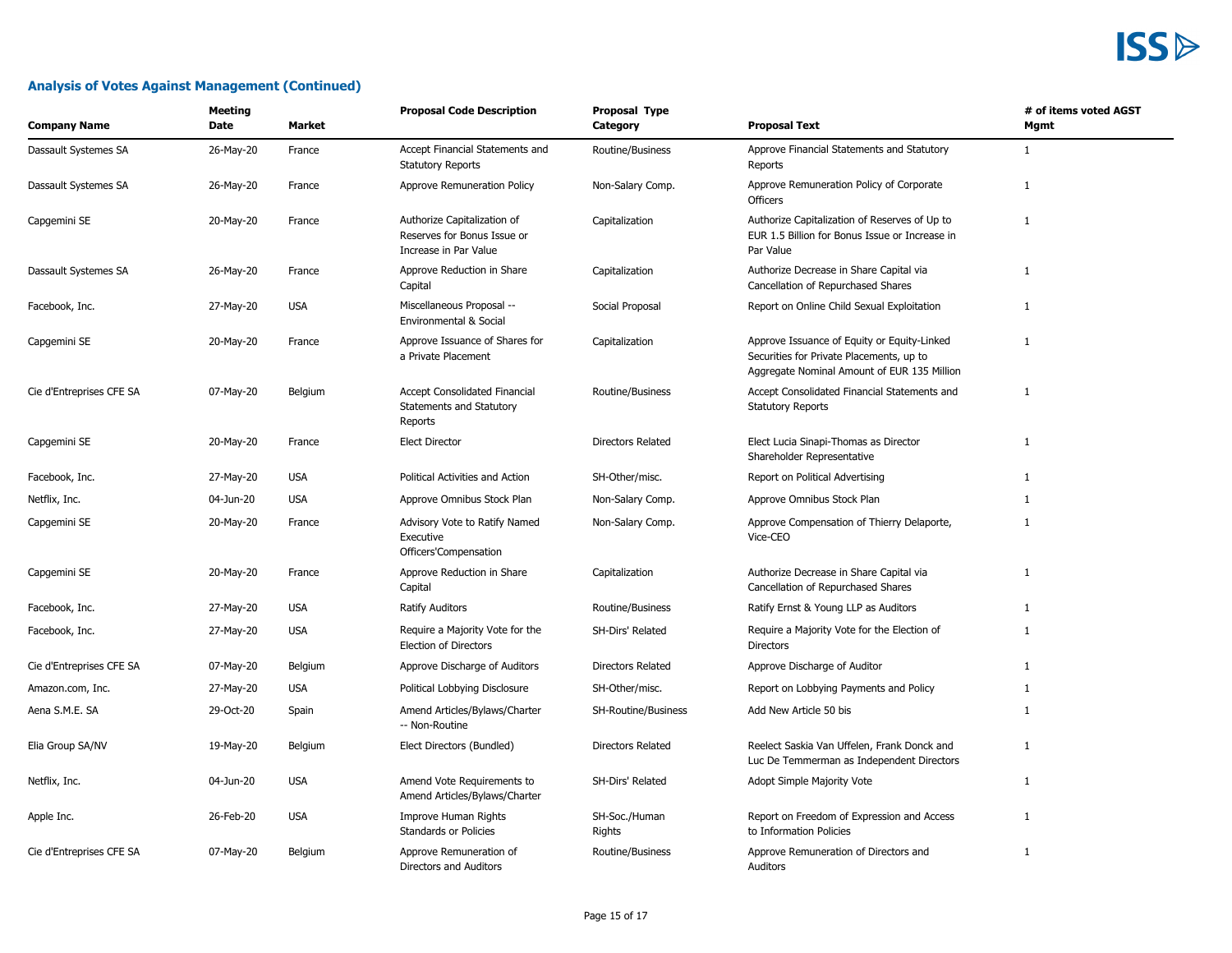| <b>Company Name</b>                            | Meeting<br><b>Proposal Code Description</b><br>Proposal Type<br>Date<br>Market<br><b>Proposal Text</b><br>Category |            | # of items voted AGST<br>Mgmt                                                                                                         |                          |                                                                                                                                                                     |              |
|------------------------------------------------|--------------------------------------------------------------------------------------------------------------------|------------|---------------------------------------------------------------------------------------------------------------------------------------|--------------------------|---------------------------------------------------------------------------------------------------------------------------------------------------------------------|--------------|
| Dassault Systemes SA                           | 26-May-20                                                                                                          | France     | Amend Articles Board-Related                                                                                                          | Directors Related        | Amend Articles 14, 16 and 19 of Bylaws to<br>Comply with Legal Changes                                                                                              | $\mathbf{1}$ |
| Dassault Systemes SA                           | 26-May-20                                                                                                          | France     | Accept Consolidated Financial<br>Statements and Statutory<br>Reports                                                                  | Routine/Business         | Approve Consolidated Financial Statements and<br><b>Statutory Reports</b>                                                                                           | $\mathbf{1}$ |
| Facebook, Inc.                                 | 27-May-20                                                                                                          | <b>USA</b> | Approve Recapitalization Plan<br>for all Stock to Have One-vote<br>per Share                                                          | SH-Corp Governance       | Approve Recapitalization Plan for all Stock to<br>Have One-vote per Share                                                                                           | 1            |
| Orange SA                                      | 19-May-20                                                                                                          | France     | <b>Elect Director</b>                                                                                                                 | Directors Related        | Elect Laurence Dalboussiere as Director                                                                                                                             | $\mathbf{1}$ |
| Elia Group SA/NV                               | 19-May-20                                                                                                          | Belgium    | <b>Elect Director</b>                                                                                                                 | Directors Related        | Elect Kris Peeters as Director                                                                                                                                      | 1            |
| Capgemini SE                                   | 20-May-20                                                                                                          | France     | Approve Remuneration Policy                                                                                                           | Non-Salary Comp.         | Approve Remuneration Policy of Chairman of<br>the Board                                                                                                             | 1            |
| Capgemini SE                                   | 20-May-20                                                                                                          | France     | Authorize Board to Set Issue<br>Price for 10 Percent of Issued<br>Capital Pursuant to Issue<br>Authority without Preemptive<br>Rights | Capitalization           | Authorize Board to Set Issue Price for 10<br>Percent Per Year of Issued Capital Pursuant to<br>Issue Authority without Preemptive Rights<br>Under Items 25 and 26   | $\mathbf{1}$ |
| <b>Infrastrutture Wireless</b><br>Italiane SpA | 06-Apr-20                                                                                                          | Italy      | Approve Remuneration Policy                                                                                                           | Non-Salary Comp.         | Approve Remuneration Policy and Second<br>Section of the Remuneration Report                                                                                        | 1            |
| Capgemini SE                                   | 20-May-20                                                                                                          | France     | Approve Remuneration Policy                                                                                                           | Non-Salary Comp.         | Approve Remuneration Policy of CEO                                                                                                                                  | $\mathbf{1}$ |
| Cie d'Entreprises CFE SA                       | 07-May-20                                                                                                          | Belgium    | <b>Elect Director</b>                                                                                                                 | <b>Directors Related</b> | Reelect Christian Labeyrie as Director                                                                                                                              | $\mathbf{1}$ |
| Capgemini SE                                   | 20-May-20                                                                                                          | France     | <b>Ratify Auditors</b>                                                                                                                | Routine/Business         | Renew Appointment of<br>PricewaterhouseCoopers Audit as Auditor                                                                                                     | 1            |
| Digital Realty Trust, Inc.                     | 08-Jun-20                                                                                                          | <b>USA</b> | Advisory Vote to Ratify Named<br>Executive<br>Officers'Compensation                                                                   | Non-Salary Comp.         | Advisory Vote to Ratify Named Executive<br>Officers' Compensation                                                                                                   | 1            |
| <b>OSRAM Licht AG</b>                          | 03-Nov-20                                                                                                          | Germany    | Elect Supervisory Board Member                                                                                                        | Directors Related        | Elect Johann Christian Eitner to the Supervisory<br>Board                                                                                                           | 1            |
| Amazon.com, Inc.                               | 27-May-20                                                                                                          | <b>USA</b> | Gender Pay Gap                                                                                                                        | SH-Other/misc.           | Report on Global Median Gender/Racial Pay<br>Gap                                                                                                                    | $\mathbf{1}$ |
| Dassault Systemes SA                           | 26-May-20                                                                                                          | France     | Approve Special Auditors'<br>Report Regarding Related-Party<br>Transactions                                                           | Routine/Business         | Approve Auditors' Special Report on<br>Related-Party Transactions Mentioning the<br>Absence of New Transactions                                                     | $\mathbf{1}$ |
| Capgemini SE                                   | 20-May-20                                                                                                          | France     | Approve Restricted Stock Plan                                                                                                         | Non-Salary Comp.         | Authorize up to 1.2 Percent of Issued Capital<br>for Use in Restricted Stock Plans Under<br>Performance Conditions Reserved for<br>Employees and Executive Officers | 1            |
| Capgemini SE                                   | 20-May-20                                                                                                          | France     | Approve Qualified Employee<br>Stock Purchase Plan                                                                                     | Non-Salary Comp.         | Authorize Capital Issuances for Use in<br>Employee Stock Purchase Plans                                                                                             | $\mathbf{1}$ |
| Amazon.com, Inc.                               | 27-May-20                                                                                                          | <b>USA</b> | Miscellaneous Proposal --<br>Environmental & Social                                                                                   | Social Proposal          | Report on Products Promoting Hate Speech and<br>Sales of Offensive Products                                                                                         | 1            |
| Dassault Systemes SA                           | 26-May-20                                                                                                          | France     | Company Specific Organization<br>Related                                                                                              | Reorg. and Mergers       | Delegate Power to the Board to Carry Mergers<br>by Absorption                                                                                                       | $\,$ 1 $\,$  |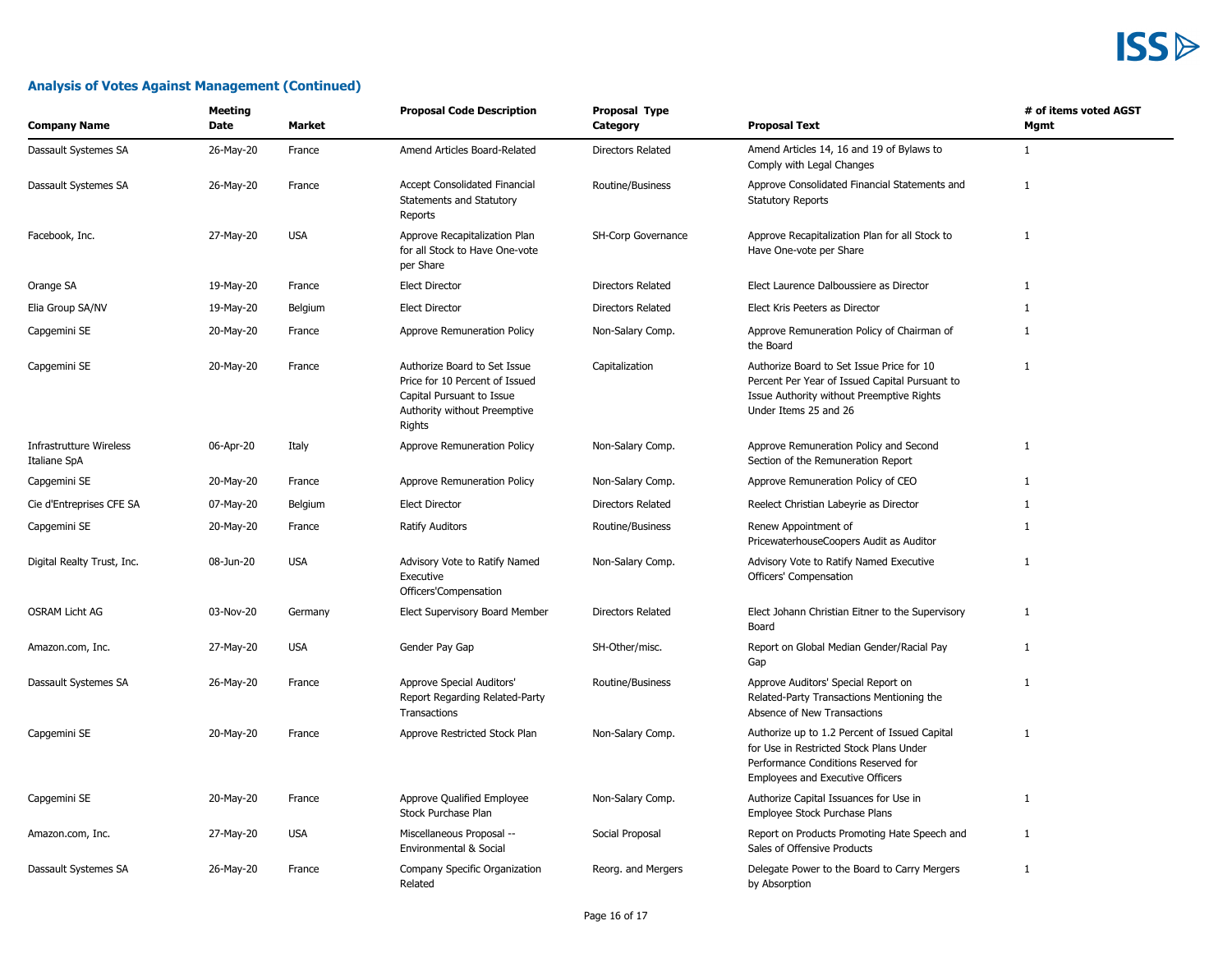#### **Analysis of Votes Against Management (Continued)**

| <b>Company Name</b>      | Meeting<br>Date | Market  | <b>Proposal Code Description</b>                                                  | Proposal Type<br>Category                                                    | <b>Proposal Text</b>                                                         | # of items voted AGST<br>Mgmt |
|--------------------------|-----------------|---------|-----------------------------------------------------------------------------------|------------------------------------------------------------------------------|------------------------------------------------------------------------------|-------------------------------|
| Cie d'Entreprises CFE SA | 07-Mav-20       | Belgium | Approve Financial Statements,<br>Allocation of Income, and<br>Discharge Directors | Approve Financial Statements and Allocation of<br>Routine/Business<br>Income |                                                                              |                               |
| Capgemini SE             | 20-May-20       | France  | Authorize Share Repurchase<br>Program                                             | Capitalization                                                               | Authorize Repurchase of Up to 10 Percent of<br>Issued Share Capital          |                               |
| Dassault Systemes SA     | 26-May-20       | France  | <b>Elect Director</b>                                                             | Directors Related                                                            | Reelect Marie-Helene Habert-Dassault as<br>Director                          |                               |
| Dassault Systemes SA     | 26-May-20       | France  | Approve Executive Share Option<br>Plan                                            | Non-Salary Comp.                                                             | Authorize up to 4 Percent of Issued Capital for<br>Use in Stock Option Plans |                               |

#### **Unvoted Meetings**

| <b>Company Name</b>          | <b>Meeting Date</b> | <b>Meeting Type</b> | Market      | <b>Meeting ID</b> |
|------------------------------|---------------------|---------------------|-------------|-------------------|
| ABB Ltd.                     | 26-Mar-20           | Annual              | Switzerland | 1382069           |
| Alphabet Inc.                | 03-Jun-20           | Annual              | <b>USA</b>  | 1426233           |
| Enel SpA                     | 14-May-20           | Annual              | Italy       | 1394221           |
| FANUC Corp.                  | 26-Jun-20           | Annual              | Japan       | 1442872           |
| Hexagon AB                   | 29-Apr-20           | Annual              | Sweden      | 1411847           |
| <b>QUALCOMM Incorporated</b> | 10-Mar-20           | Annual              | <b>USA</b>  | 1391264           |
| SAP SE                       | 20-May-20           | Annual              | Germany     | 1418552           |
| SUEZ SA                      | 12-May-20           | Annual/Special      | France      | 1401161           |

#### **PARAMETERS**

Account Watchlist: None

Country Watchlist: None

Issuer Watchlist: None

Proposal Code Watchlist: None